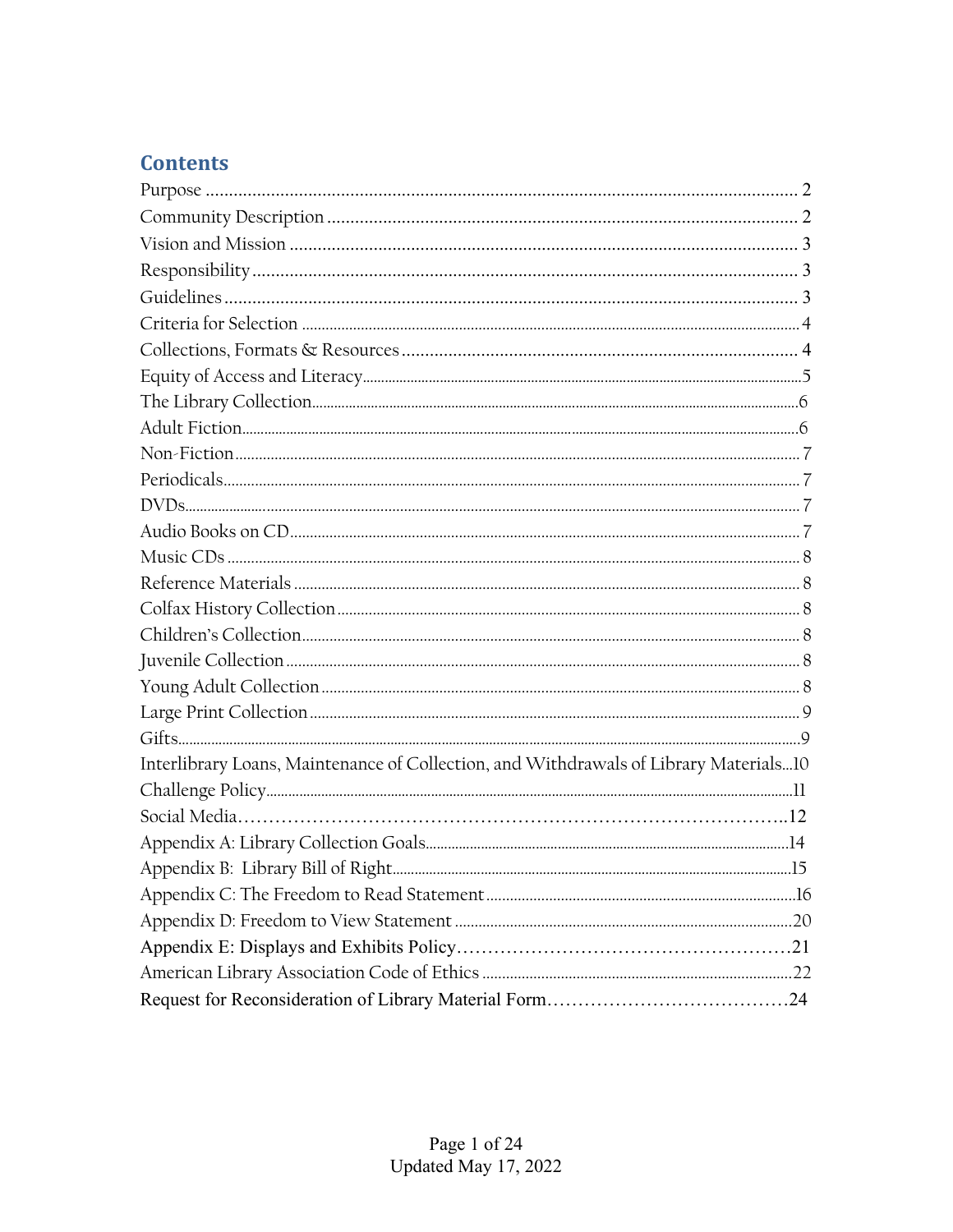# **1. Introduction**

This collection statement is a reflection of the Colfax Public Library's long range planning process. The Long Range Plan assumes an ongoing commitment to provide a basic collection to the community of Colfax and surrounding townships. With limited funding from both the Dunn County and the Colfax municipal, the emphasis on the Colfax PL's collection is primarily popular and educational materials. The basic collection will cover a large range of subjects to help patrons find the information that they are looking for. The Collection Development Policy will cover objectives and background of the library collection, along with policies for selection and maintenance of the collection. This document is needed to provide the structure for building and maintaining an excellent collection for the Colfax community.

# <span id="page-1-0"></span>**2. Purpose**

The purpose of the Long Range Plan is to guide present and future selectors in developing the collection to meet the needs of the Colfax community, as well as to explain the collection building principles and processes to staff and to the public. The LR Plan also outlines responsibilities of persons involved in selection and provides guidelines for special contingencies. It describes each area of the library's collection and advocates specific future developments for them.

# <span id="page-1-1"></span>**3. Community Description**

According to Census Reporter (censusreporter.org), he estimated 2021 population for the village of Colfax in Dunn County is 1,151. The village of Colfax is 17 miles southeast of Eau Claire and 15 miles southwest of Menomonie. Colfax elevation measures at 942 feet, while land area covers 1.4 miles. The median residential age is 37.4 years, while the median household is \$56,905and median house value is \$115,700. Racial background includes White Non-Hispanic (91.9%), Hispanic (1.63%), two or more races (4.79%) American Indian (0.26%), and Black or African American (0.26%).

The Colfax School District currently serves 738 students, with a support staff of 45 and a teaching and administrative staff of 68. There are two Universities in the Chippewa Valley, University of Wisconsin – Stout, Menomonie and University of Wisconsin – Eau Claire. The Chippewa Valley Technical College is also located in both locations.

The county seat for Dunn County, Menomonie, is a flourishing community with an increasing industrial area. Median household income for Dunn County is \$58,783, compared to the state level at \$61,747.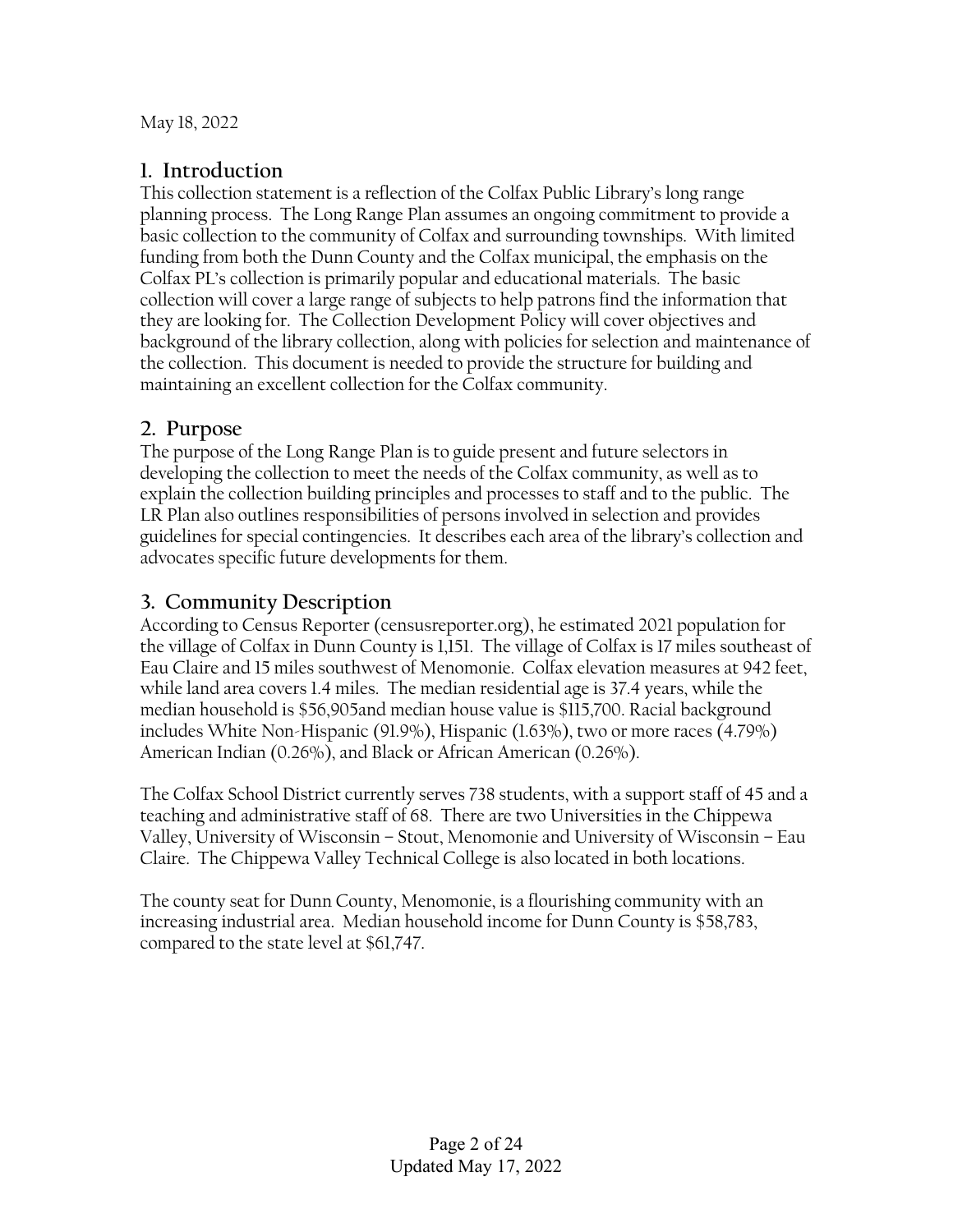# <span id="page-2-0"></span>**4. Vision and Mission**

The Colfax Public Library is the community center for educational resources, popular editions and AV materials for individuals of all ages. The library is a dependable source of reliable information and of challenging ideas that enlighten and enrich. Materials of assorted formats are available to the public to enhance leisure time and expand knowledge of current events. The library is a welcoming public space that promotes diversity and inclusion and encourages the love of reading in children, young adults and adults. It offers assistance to people in the areas of reference, computer skills, electronic resources, and recreational reading.

The general goals of the Colfax Public Library shall be:

- 1. To welcome and provide services to all residents of the community and surrounding townships.
- 2. To acquire and make available library recreational and educational materials to a broad and diverse audience.
- 3. To promote and encourage young children and teenagers to read, pursue knowledge, and broaden their perspective.
- 4. To provide useful and popular programming for adults and children.
- 5. To provide resources for educational use and to assist in frequently requested materials for information.
- 6. To build, organize, and maintain a current collection that supports and represents children, young adults, and adults of diverse backgrounds.
- 7. To promote and encourage the Library Bill of Rights and the Freedom to Read statements.
- 8. To provide and maintain a comfortable library facility for studying, research, and group activities.
- 9. To provide up-to-date technology
- 10. To continually update and revise library policies to better meet the needs of library patrons.

# <span id="page-2-1"></span>**5. Responsibility**

The Director of the Colfax Public Library is responsible for the selection of library materials and resources chosen to fulfill the library goals (above), and also as outlined in the Long Range Plan. On some occasions the library staff may make selections for particular collections, but the Director delegates the authority to interpret and guide the Collection Development Policy selection decisions. Unusual problems are referred to the Director for resolution.

# <span id="page-2-2"></span>**6. Guidelines**

- The selection of any material or resource does not constitute an endorsement.
- The library recognizes that many materials and resources are controversial and could offend some patrons.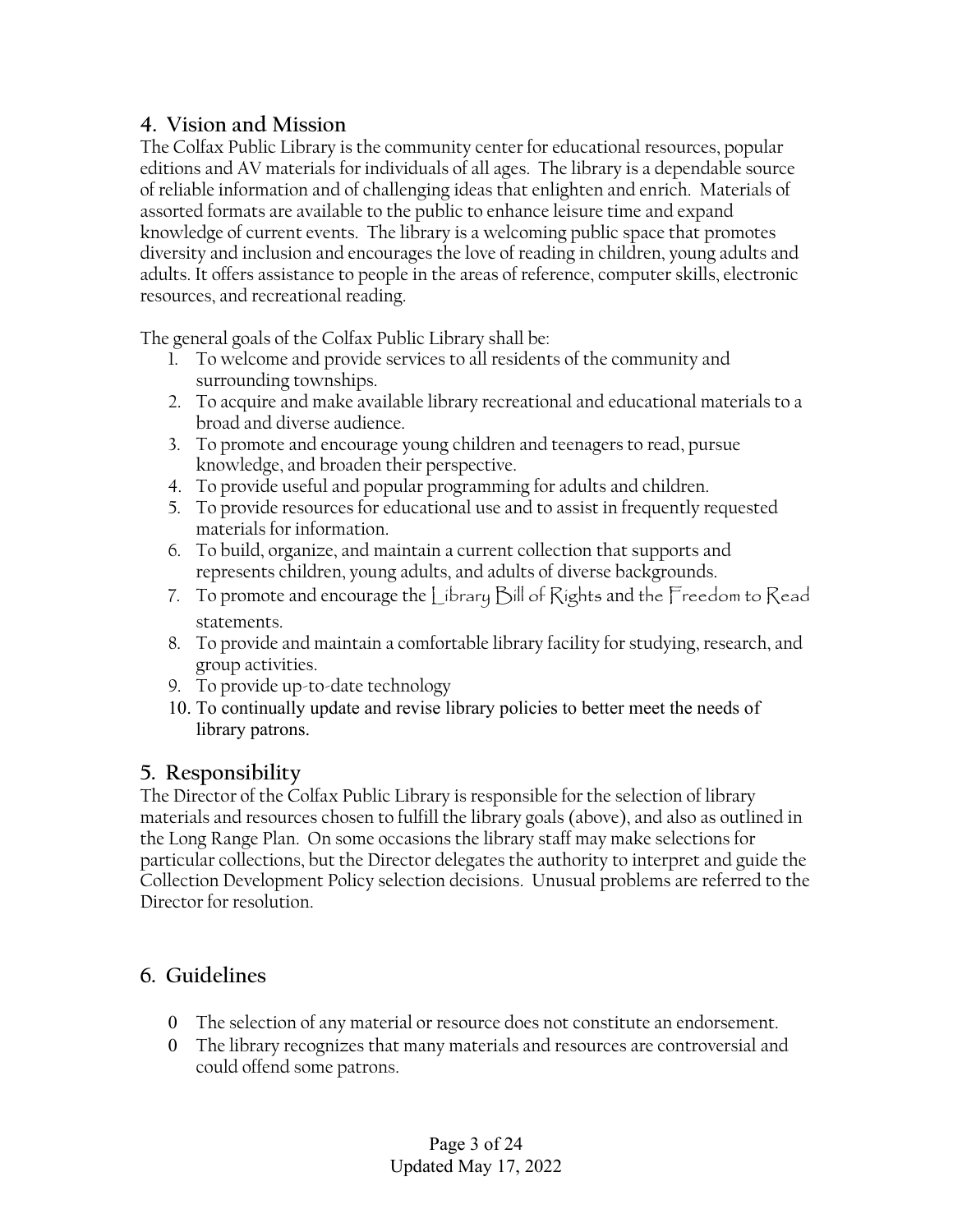- 0 Selection decisions are not made on the basis of approval or disapproval, but on the merits of the work, collection needs and interest of a diverse public.
- Selection decisions are not influenced by the possibility that material may be accessible to children. Responsibility for children's use of the library materials and resources lies with their parents, legal guardians, or caretakers.
- The Library selects materials of varying complexity and format because it serves a public embracing a wide range of ages, educational backgrounds, interests, sensory preferences, and reading skills.

# <span id="page-3-0"></span>**7. Criteria for Selection**

The selector must consider each type of material in terms of its own kind of excellence and the audience for whom it is intended. No single standard can apply to all acquisition decisions. Some material may be selected primarily for artistic merit, value to humanity, while others may be chosen to satisfy the recreational and entertainment needs of the community.

Some library materials are subject to widespread and/or heavy local demand. These high-demand items may or may not meet the general and specific criteria contained in this policy. The selector gives serious consideration to the volume and nature of requests by members of the public. In addition, as the social and intellectual climate of the community changes, materials, which were not originally recommended for purchase, may become of interest. Such materials will be reevaluated as the need arises.

### General Criteria

- 1. Suitability of the physical form for library use
- 2. Suitability of subject and style for the intended audience
- 3. Present and potential relevance to community need
- 4. Appropriateness and effectiveness of the medium to the content
- 5. Insight into the human and social condition
- 6. Importance as a document of the times
- 7. Relation to the existing collection and to other material on the subject
- 8. Reputation and or significance of the author or illustrator
- 9. Skill, competence and purpose of the author or illustrator
- 10. Attention of critics, reviewers and the public

# <span id="page-3-1"></span>**8. Collections, Formats & Resources**

The Colfax Public Library selects materials for the collection based on demographic trends of the service population. The collection may change as the community changes, so this will assure patrons a variety on a regular basis.

Collection development is concentrated in the following formats:

- 0 Books in print, including large print
- Audio visuals, including compact discs and DVD's
- 0 Periodicals
- 0 Newspapers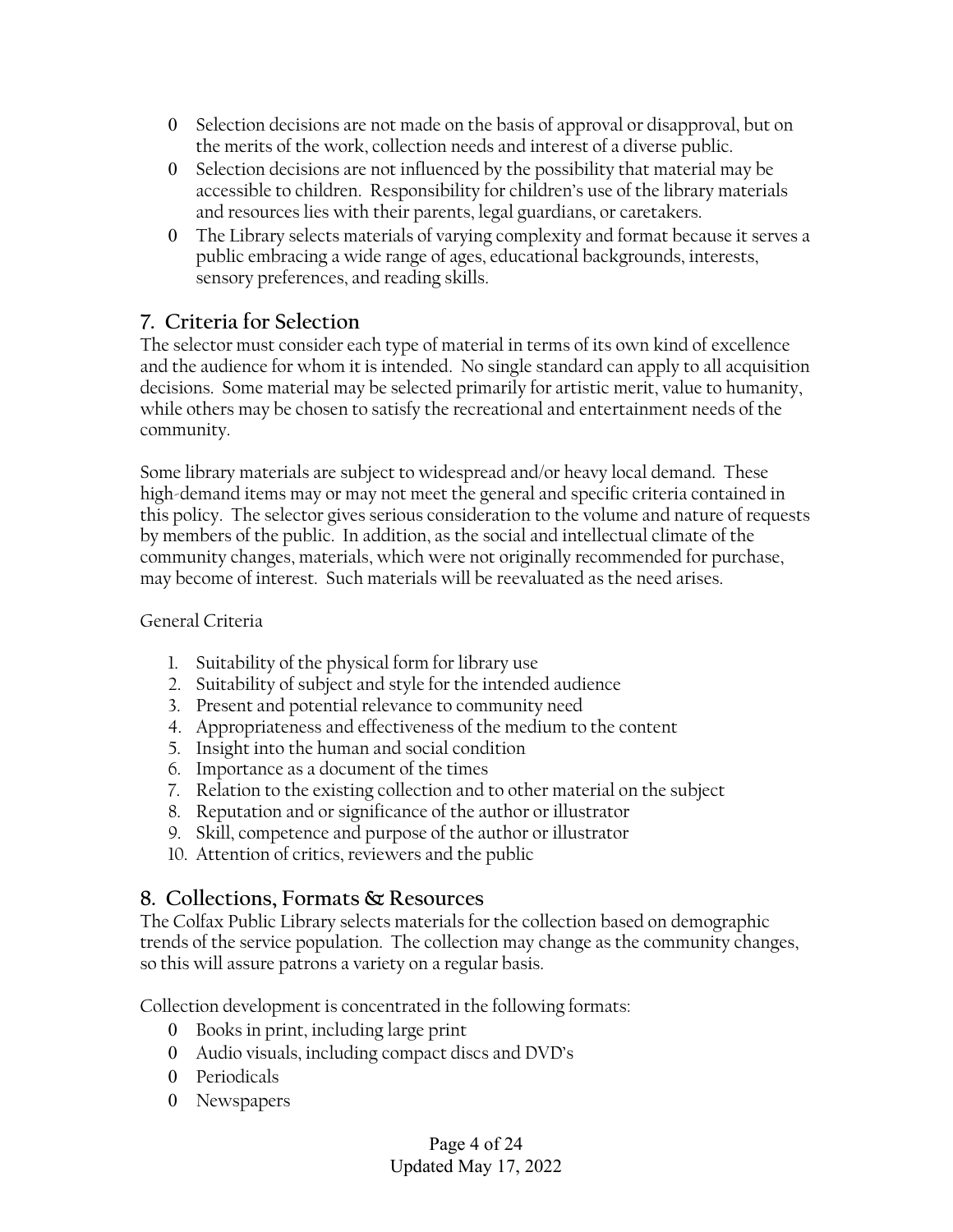Limited governmental documents

# **9. Equity of Access and Literacy**

The American Library Association defines literacy as "the ability to use printed and written information to function in society, to achieve one's goals, and to develop ones' knowledge and potential."

### **Adult Literacy**

Libraries provide resources and services for adults wanting to improve their reading and writing skills. Basic, functional literacy is an essential skill for an individual's personal growth. It is also the key to their full, beneficial use of the library's services and programs. The Colfax Public Library (CPL) will offer literacy resources to adults in need.

### **Adolescent Literacy**

As adolescents prepare to participate in society as critical thinkers or productive adults, they are faced with challenges of understanding, analyzing, and synthesizing a barrage of information. For  $21^{st}$  –century literacy, adolescents must be able to read and write in different modes and disciplines and to engage with a variety of print and digital materials, both effectively and responsibly. The CPL will play a role in helping adolescents navigate these dynamic challenges. The CPL staff will help adolescents seeking literacy materials, resources or information to help them learn and grow.

### **Digital Literacy**

Digital literacy requires skills in locating and using current information and in critical thinking and requires knowing digital tools and using them in communicative and collaborative ways. The CPL will do their best to promote and explain digital information to all individuals.

### **Early Childhood Literacy**

For Children ages zero to five, language and literacy development is crucial. The extent to which children develop early literacy skills is a determining factor not only in future literacy and academic achievement but in success in life. The CPL recognizes the role of libraries in early childhood literacy and of parents as first teachers; as such, the library provides a variety of resources for promoting early literacy. Some key factors the CPL will consider:

■ Board Books for Babies - The library will provide parents of newborns & toddlers, good quality board books to help parents engage in early literacy with their infants.

**• Story Books, Juvenile Books & YA Books – The library will provide a collection of story** books for young children, and juvenile books.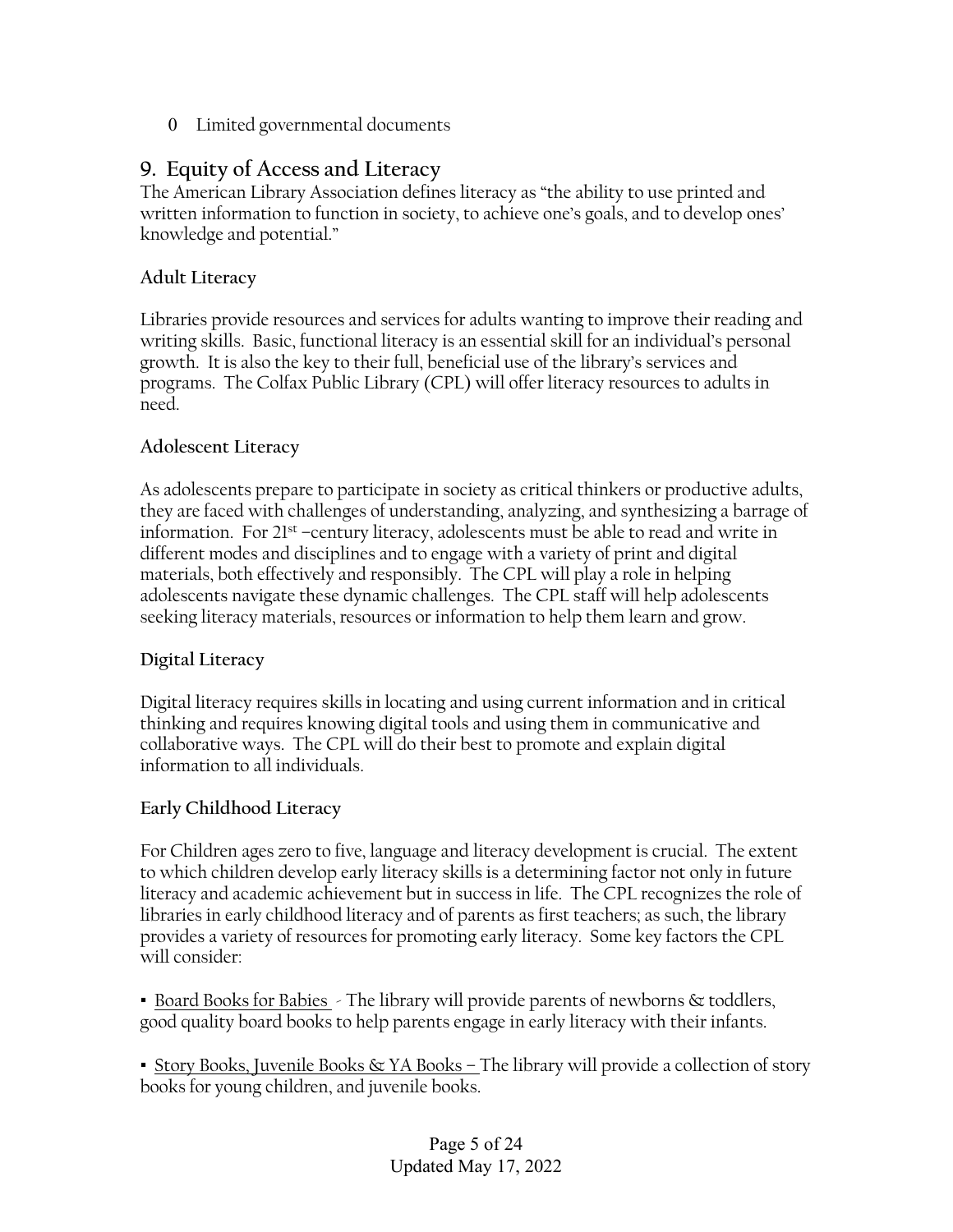• Story Time - The library will provide a Story Time literacy program during the Colfax School District school schedule. Our Youth Services Librarian will provide a variety of materials and media to conduct his/her 30 minute program.

## **Family Literacy**

Family literacy involves literacy related activities for every member of a family. These literacy skills may involve reading, writing, playing, singing, dancing and storytelling. The CPL will schedule a family literacy program in the spring and fall, or more if possible, depending on the program budgeting for the current year.

## **Literacy & Technology Services**

Public libraries not only promote reading skills, but also technical skills to help with lifelong learning. Libraries represent free information, services and digital literacy. The Colfax Public Library will support helping individuals learn basic computers skills for job searching, filling out applications, writing resumes, and Internet searching. Individuals may also request one-on-one help in certain instances.

# **Literacy for English Language Learners**

For immigrants seeking to learn English, libraries are often a first point of access to information and services. Public libraries are considered a "safety net" for English learners and therefore, provide non-English adults help with literacy skills needed to function with day-to-day activities. The CPL will work with the Literacy Volunteers of Chippewa Valley, when there is a need for literacy services with a non-English learner that is requesting help. Information will be provided to anyone requesting literacy and tutoring assistance.

# **10. The Library Collection**

## **Adult Fiction**

This collection consists of selected best sellers and popular fiction chosen by the Director using patron requests or suggestions, reviews in professional journals, along with suggestions from library staff.

Wisconsin authors are purchased because of anticipated long-term circulation. Wisconsin authors are judged to be of long-term interest to library patrons not only for literary value, but for cultural and historical values as well.

Duplicate copies are rarely purchased because of space limitations. Once library patrons accept a new author's works, the library will continue to purchase that author's work, and consider purchasing earlier works. Paperbacks are generally not purchased, but rather are accepted by donations from the public. Only paperbacks in good clean condition will be accepted for the collection.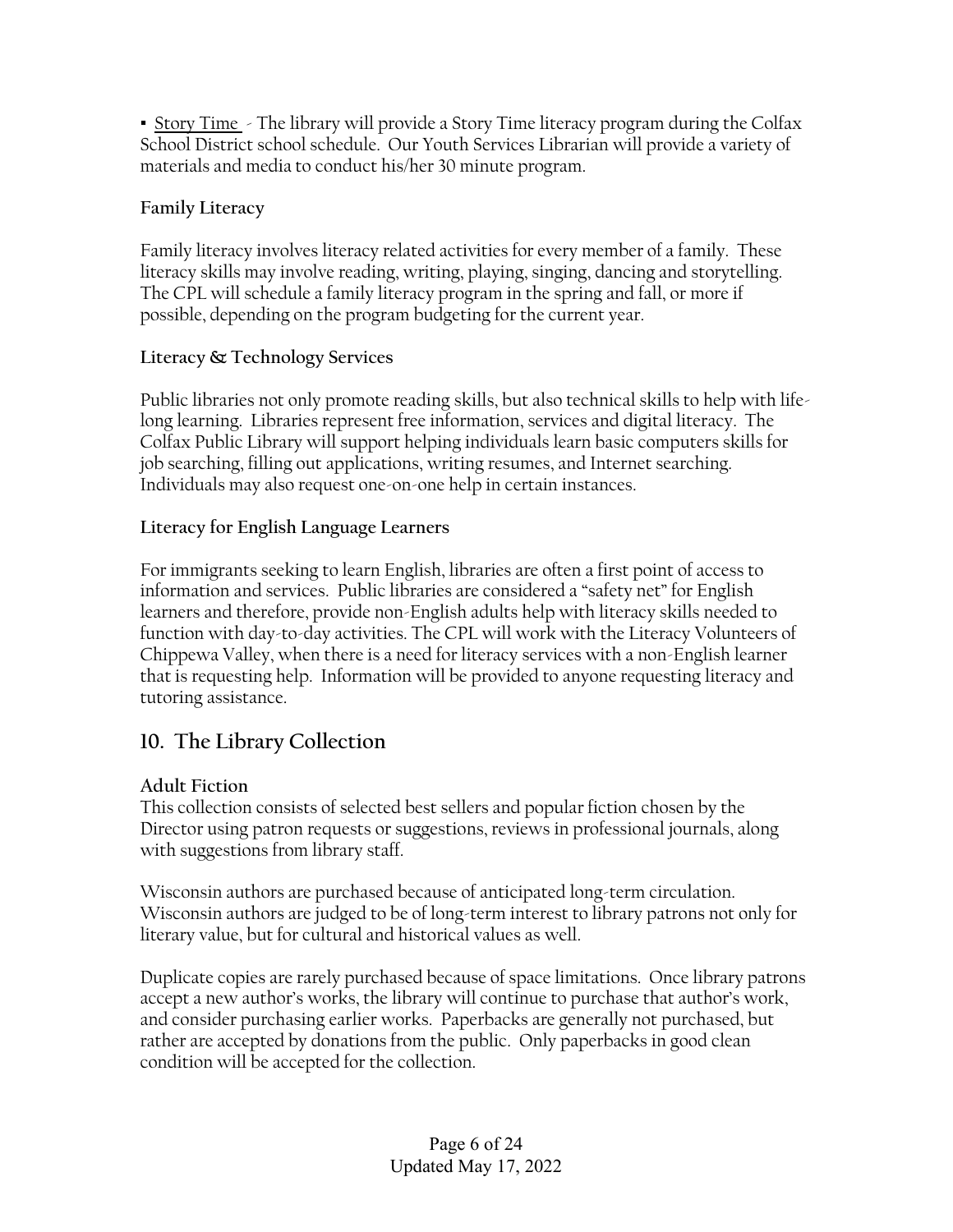#### <span id="page-6-0"></span>**Non-Fiction**

The same criteria and limitations are used for adult fiction. The Colfax Public Library has a strong collection in the following areas: Gardening Cookbooks Home crafts & Home Decorating Arts & Music Science Health Native Americans Wisconsin Travel Guidebooks

#### <span id="page-6-1"></span>**Periodicals**

The library uses EBSCO Periodical services to receive a collection of magazines for adults orchildren. The collection is carefully selected to reflect the interest of the Colfax community. The EBSCO contract is reviewed on an annual basis in order to make changes to magazine titles. Customer request are always accepted, but decisions of subscriptions must be approved by the Library Director, and in some cases, the Library Board. The library will accept donated magazine subscriptions, however, the magazine must be listed under the Colfax Public Library, and the donor must make annual payments directly to the magazine publisher. The library has the right to request cancellation of the donated magazine subscriptions due to lack of interest.

Back issues of magazines are kept by the library for 6 months and no longer, due to lack of shelf space or storage. Patrons interested in checking out earlier back issues can do so on the M.O.R. E website by placing a request and having the back issues sent to the library of their choice.

The library currently subscribes to the following newspapers: Colfax Messenger Dunn County News Leader Telegram

#### <span id="page-6-2"></span>**DVDs**

The library has a collection size of 1200+ DVDs. The collection is separated into three selections: Adult's, Family and Children's. Since storage space is limited, the DVD collection is weeded on an ongoing basis to make room for new titles. Movie ratings are listed on each title to help patrons make their selections. The library staff will do its best to abide by parent requests, but under certain circumstances, the library staff will not be responsible for mistakes on behalf of the child. The public library is currently not required to lawfully stop anyone from checking out movie selections, but the library will make an attempt to redirect children's selections when needed.

#### <span id="page-6-3"></span>**Audio Books on CD**

This collection mainly consists of fiction titles of various genres, with some non-fiction titles of interest. If a CD is damaged while checked-out to the patron, the library will

> Page 7 of 24 Updated May 17, 2022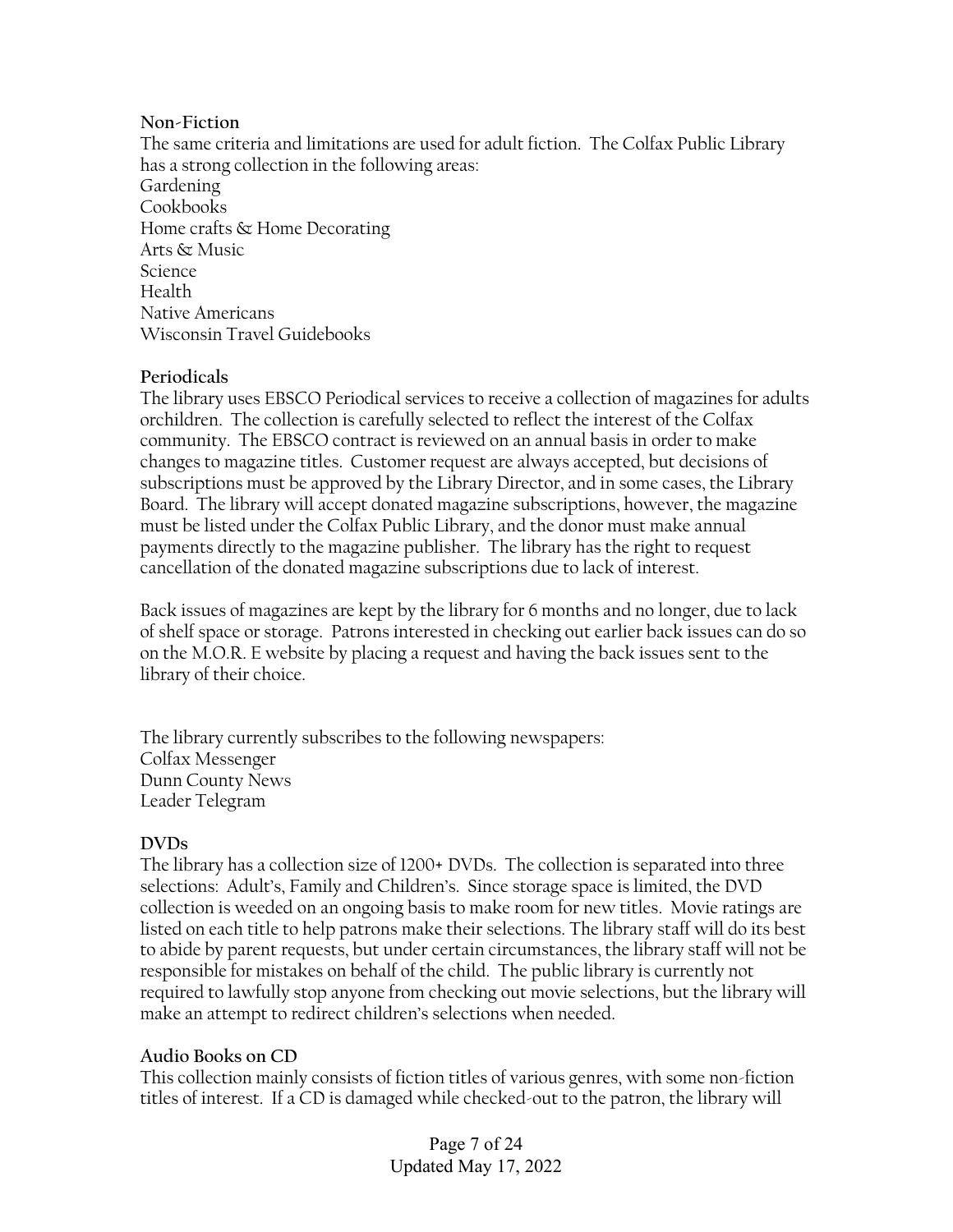assess the damage and may charge a fee if mistreatment of the material is apparent. When the patron borrows the item from another library, it is the owning library's choice to bill the patron. In most cases the owning MORE member library will charge a replacement fee. It is the responsibility of the patron to pay the replacement fee to the owning library, or payment can be made to the Colfax Public Library, whereas, the Colfax Public library will send the payment directly to the owning library.

#### <span id="page-7-0"></span>**Music CDs**

The Colfax Public library has a small collection of diverse music CDs. Music purchases will be made based on community interest.

#### <span id="page-7-1"></span>**Reference Materials**

The Colfax Public library has a limited selection of reference materials, including dictionaries, atlases, and local history books. Most of these can be checked out by patrons, except in cases where age and condition require us to take special care of the book.

#### <span id="page-7-2"></span>**Colfax History Collection**

The library has a collection of Colfax history dating back to the late 1800's. These materials consist of photographs, locally published books and audiovisual materials. Some of these materials may be checked out by patrons; others need to stay here at the library.

#### <span id="page-7-3"></span>**Children's Collection**

The children's collection consists of storybooks for children ages 1 to 6 years old. Materials are selected according to author works, literary and artistic merits, content and vocabulary intended for young children. This collection of children's books is listed with an E, denoted Easy Reader.

#### <span id="page-7-4"></span>**Juvenile Collection**

The Juvenile collection consists of both fiction and non-fiction titles located in the Juvenile area, with a J indicating a Juvenile book, along with the first three letters of the authors name listed on the spine label. The Juvenile collection is selected for children ages 7 to 12 with selections and purchases based on interests, backgrounds, reading skills and developmental levels.

#### <span id="page-7-5"></span>**Young Adult Collection**

The Young Adult collection consists of reading materials for teenagers between the ages of 13 to 18 years old. Books in this collection will be listed with a 'YA" on the spine label. This collection of books is located in a separate area away from Juvenile materials. The Young Adult collection is popular with the area high school students and consists of popular fiction titles and informational non-fiction titles that can be used for school work or study. The YA area was created by the Teen Advisory Board to promote a leisure area for high school students that enjoy reading and spending time with friends.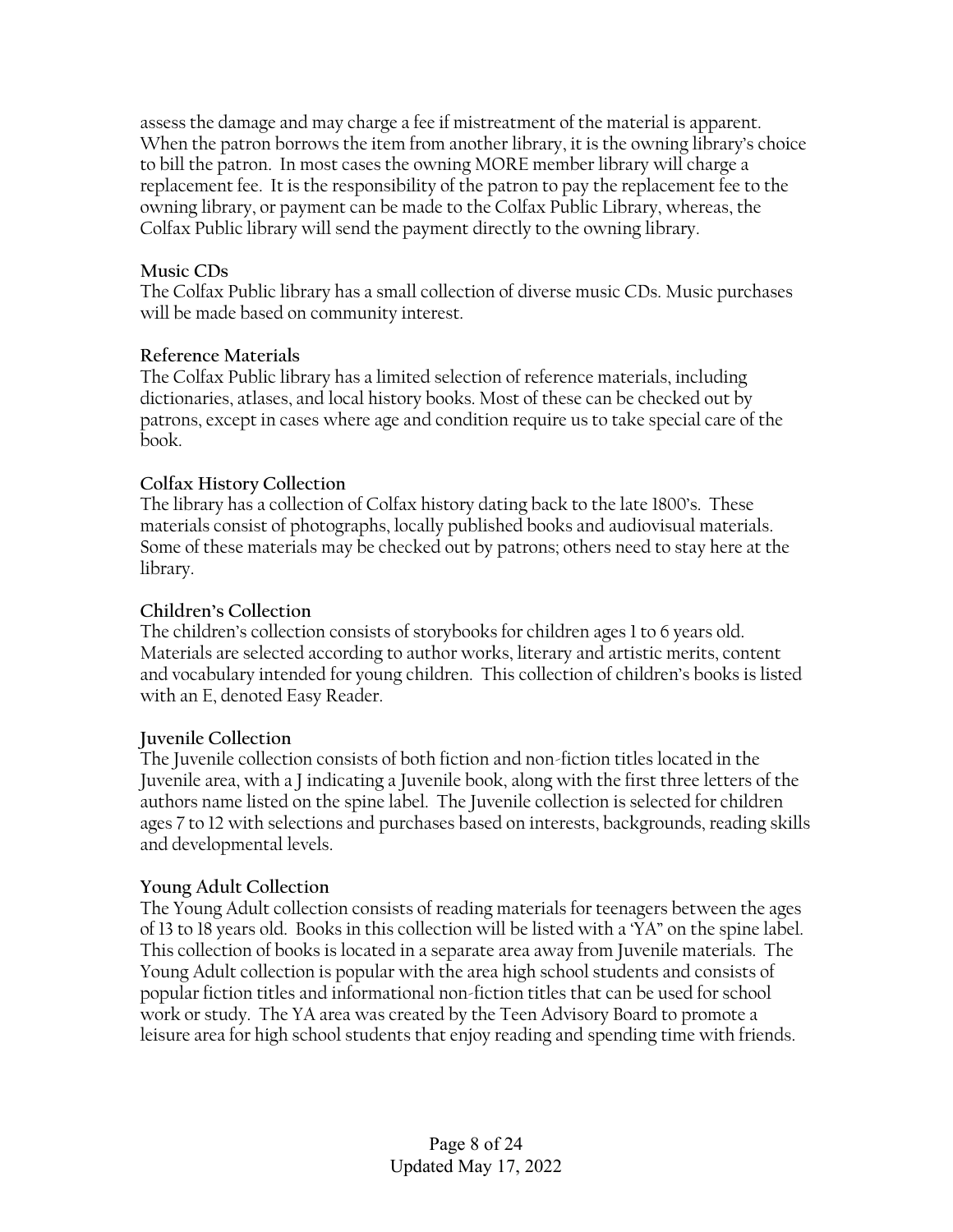### <span id="page-8-0"></span>**Large Print Collection**

The large print collection consists of books for adults with vision impairment. Text size is large and easier to read with a choice of hardcover and softcover. The titles in the library's large print collection are primarily fiction. Selection and purchases are based on genre interest and discounted prices from booksellers. Since this collection is costly to build upon, books are ordered on a limited schedule. Monetary donations are frequently used to purchase new large print titles.

# **11. Labels and Shelving**

Library materials are not marked or identified to show approval or disapproval of the contents, however, some library items will be labeled to illustrate issues, such as, parental ratings for movies. Signage is used throughout the library to help find the many different collections.

## **12. Gifts**

The Library accepts gifts of materials, but reserves the right to evaluate them in accordance with the criteria applied to purchase materials. Gifts, which do not comply with the Library's objectives and policies, may be refused. Materials not added to the collection will be placed in the Library's ongoing book sale in the hallway of the Municipal building. The Library does not accept gifts of used textbooks or damaged or dirty materials.

Donated gifts such as photographs, artwork, historical items, office equipment, furniture or children's items will be accepted or rejected on the basis of suitability to the library's mission, décor, and availability of space for display, as well as the understanding that the library has the authority to make whatever disposition is deemed advisable, which may include sale, transfer to another agency, and so forth. Once donated, items become the property of the Colfax Public Library.

A receipt will be given to the individual donating approved items to the library.

Requirement of special housing or special handling of any item proposed as a gift may render it unacceptable.

Monetary gifts for materials are welcome. Suggestions will be accepted from the donor for purchase of materials in designated areas of interest. Gifts of money or materials may be designated as memorials or honorariums. The Library may impose no other conditions relating to any gift either before or after its acceptance.

An agreement was established with the Colfax Woman's Club that any of their donated library items pulled from the Colfax Public Library collection would be offered back to the Colfax Woman's Club. This applies only to the Colfax Woman's Club.

## **13. Interlibrary Loan**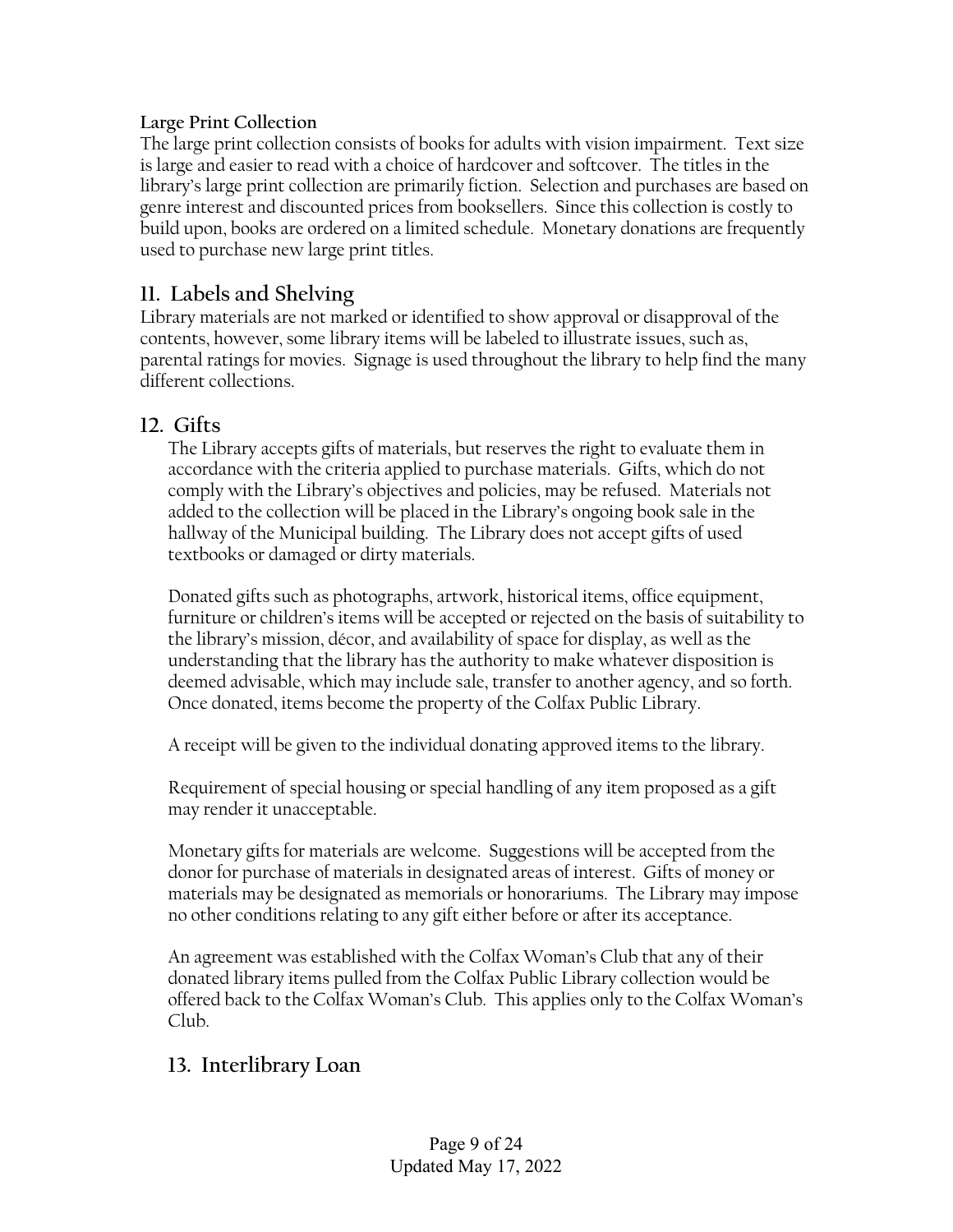The purpose of Interlibrary Loan is to make available to users a wide range of materials and information, which cannot be provided on site. The Colfax Public Library will frequently analyze its collections to determine if there are gaps in particular areas

# **14. Maintenance of Library Collection**

The Colfax Public Library recognizes the need for continuous evaluation of its collections in response to the changing nature and needs of its community; this collection maintenance is accomplished through the weeding, replacement, rebinding, repair, and duplication of its titles. Maintenance of the collection requires the same study and attention as initial selection.

# **15. Withdrawals of Library Materials**

Materials that no longer meet the stated objectives of the Library will be discarded according to accepted professional practices. The following will be considered when withdrawing materials: physical condition, dated information, availability, permanent value, roles of each Library agency, and user demand. Materials withdrawn from the library collection may be offered to other libraries, to the Friends of the Library, book sales or may be disposed of by other means.

# **16. Worn Items**

The Library Director and library staff examines on a weekly basis items identified by the customers as worn and/or in need of mending. After examination and after consideration of collection needs and circulation rates, the Director or staff designates each item for mending, rebinding, withdrawal, or withdrawal and replacement. These designations are also necessary in the weeding process. Generally, action is necessary for items that have missing parts or pages, loose bindings, obvious spoilage odors, scratches, torn covers and packaging, or split cover edges.

## **17. Replacements**

Titles in any format withdrawn because of loss, damage, or wear are not automatically replaced. Replacement is considered according to this selection policy and in relation to adequate coverage in a specific subject area, availability of more current or better titles, demand for the title, and number of copies held. Gifts, including memorial items, are subject to this same replacement policy.

# **18. Vulnerable Materials**

In the case of repeated theft and damage, certain materials may be housed behind the Circulation desk when the Library Director has determined necessary. The Library Director may designate titles as Vulnerable after a minimum of two known thefts. When an item has been stolen more than twice, the Library Director may make the decision at her or his discretion whether to remove the item from the collection or not.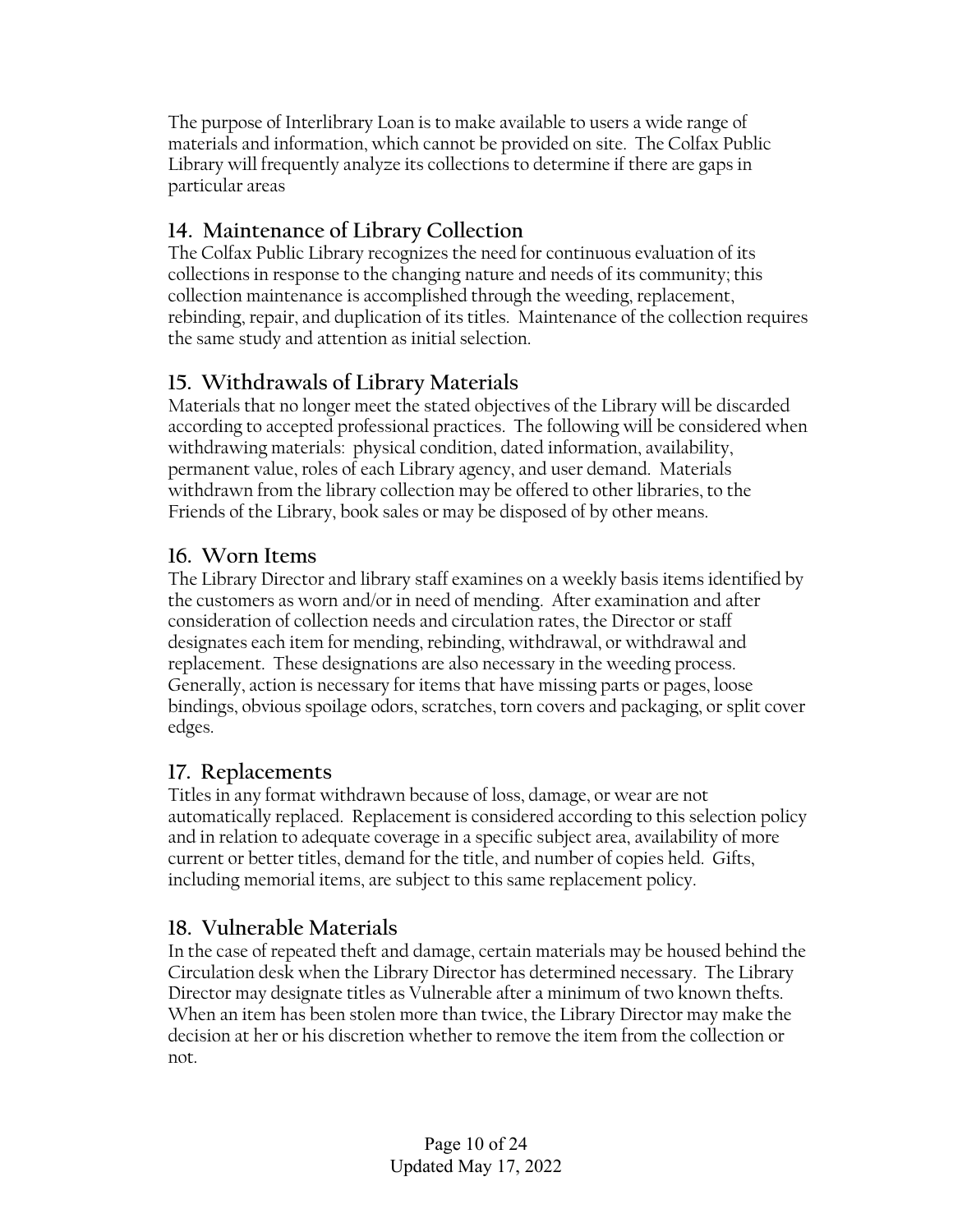# **19. Challenge Policy**

Any complaint about individual books or movies in the Library should be brought to the Library Director for discussion. If conversation with the Director does not resolve the issue, the Director will offer the complainant a Request for Reconsideration form.

Once the form is filled out and handed back to the Director, a formal complaint has officially been lodged. At that point the Library Director will reexamine the material and Collection Development Policy, and from there determine whether or not to keep the item in the collection. This decision will be communicated to the complainant in a written letter.

If the complainant wishes to appeal the Director's written decision, the Library Board will deliberate the decision, following a three-part process. First, the Board will be notified and a hearing scheduled. This can either be done as part of a regular Board meeting or as a publicly noticed special session, but the Board will be given at least ten days' notice.

- 1. The complainant will be given a chance to address the Board in person; members of the public will also be allowed three minutes each to state their opinions for or against the controversial material.
- 2. The Library Board will conduct their vote at the next meeting, after they have had sufficient time to consider the issues, read or view the material in question, and consult the Collection Development Policy.
- 3. In a third and final meeting, a representative of the Board will announce their final decision. A majority vote of the Board is required to remove a material from the collection or otherwise restrict access to materials. Whatever the Board's decision, the principles of the Library Bill of Rights should be reiterated and how the decision is in accordance with those principles should be explained. A very brief statement of the reason for the decision should also be made; e.g., *We have concluded that the material meets our selection criteria, and will be retained without restriction.*

## 20. **Textbooks**

The Library does not attempt to acquire textbooks or other local curriculum-related materials except when such materials would also serve the general public. In some situations adding elementary or secondary textbooks best develops the collection in such subject areas as math, physics, chemistry and psychology, since there may be little material in any other format and may add substantially to the collection. In this case, the Library Director will make this decision.

# **21. Library Board Gift Policy**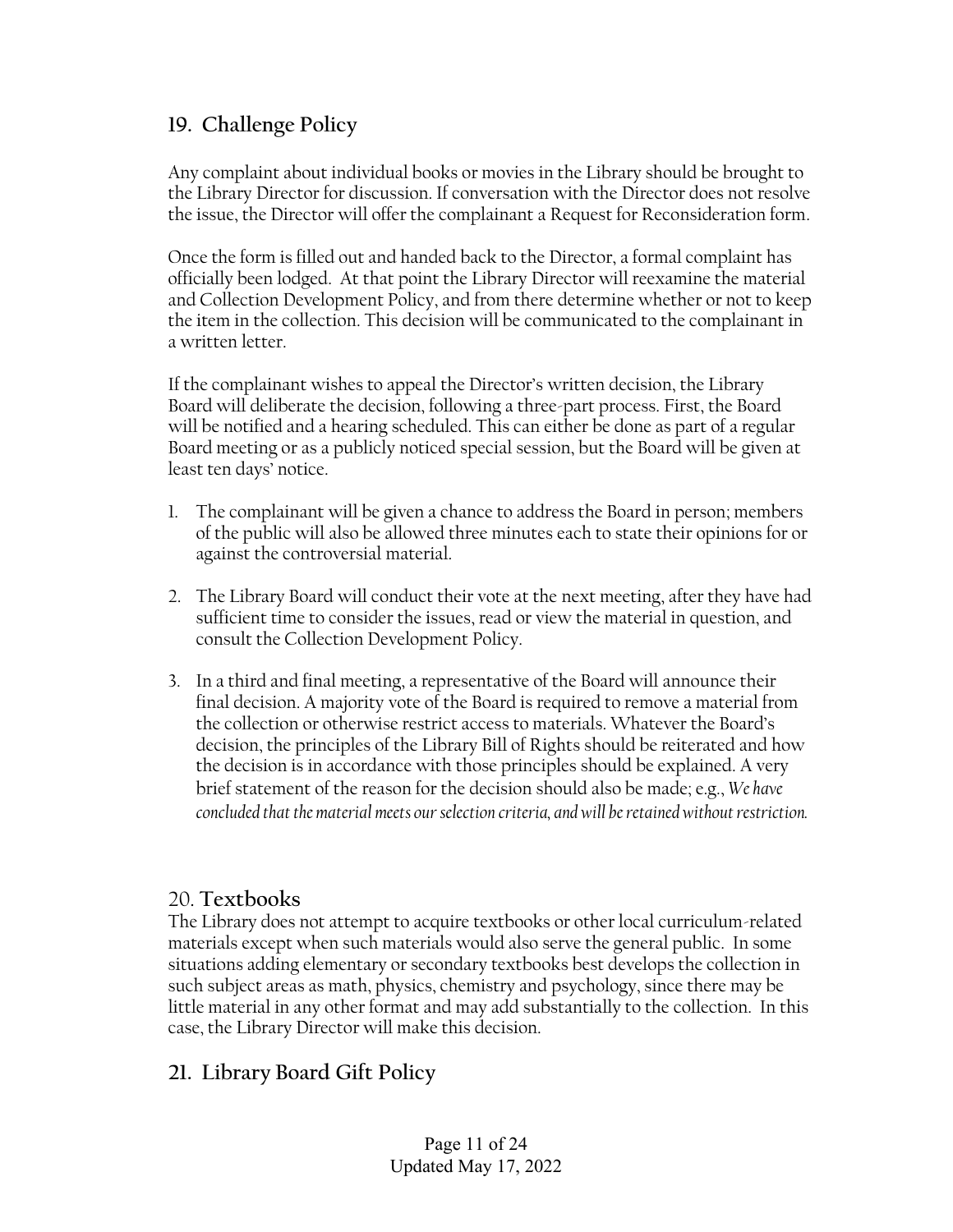The Library Board Trustees serve on the board for a length of three years. Trustees receive no compensation, except for mileage or authorized expenses incurred in performing their duties.

# **22. Friends of the Library**

A Friends of the Library group is a formal association of people who unite to plan and execute, in conjunction with library goals and the needs of the Library Director, programs and events to benefit the library. In particular, a friends group is often heavily involved in fundraising for the library. Friends groups always serve at the pleasure of the Library Board, which is the only body with legal authority to set policy for the development of the library.

# **23. Revision**

The Library Board will review this policy at least every two years.

# 24. **Social Media**

The Colfax Public Library chooses to use social media (such as; blogs, websites, Facebook, Twitter, email etc.) to connect library customers in engaging discussions of library materials and programs. The Library recognizes and respects differences in opinion. Comments, posts and messages are welcome; however, blog comments will be reviewed before publishing or blocked if encountering problems with a particular blog identity. Facebook comments will be monitored for offensive language or content. When such comments appear, they will immediately be deleted. Posted comments are the opinion of the author only and publication of a comment does not imply endorsement or agreement by the Library Director of the Colfax Public Library. Your submission of a comment constitutes your acceptance of this policy. Comments containing the following will be removed in a timely manner:

Obscene or racist content Personal attacks, insults or threatening language Potentially defamatory statements Plagiarized materials Personal information published without permission Comments are totally unrelated to the content of the discussion Hyperlinks to materials or websites that are not directly related to the discussion

Contents that originate from the Colfax Public Library employees are not moderated, however, the Library Director will intervene with a staff member when comments or posts could be improved for professional reasons. We do allow the employees to post directly without approval and trust their professionalism.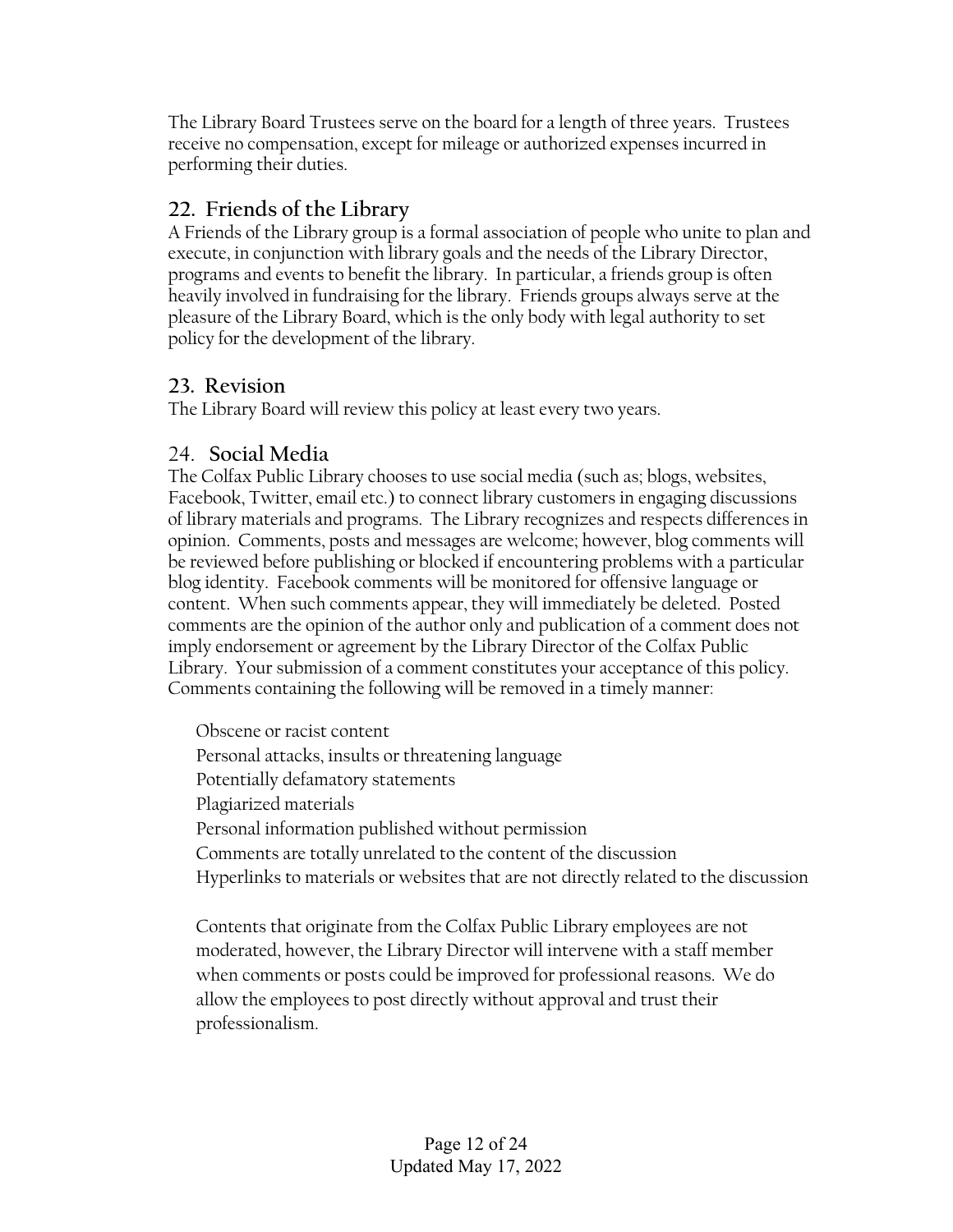Page 13 of 24 Updated May 17, 2022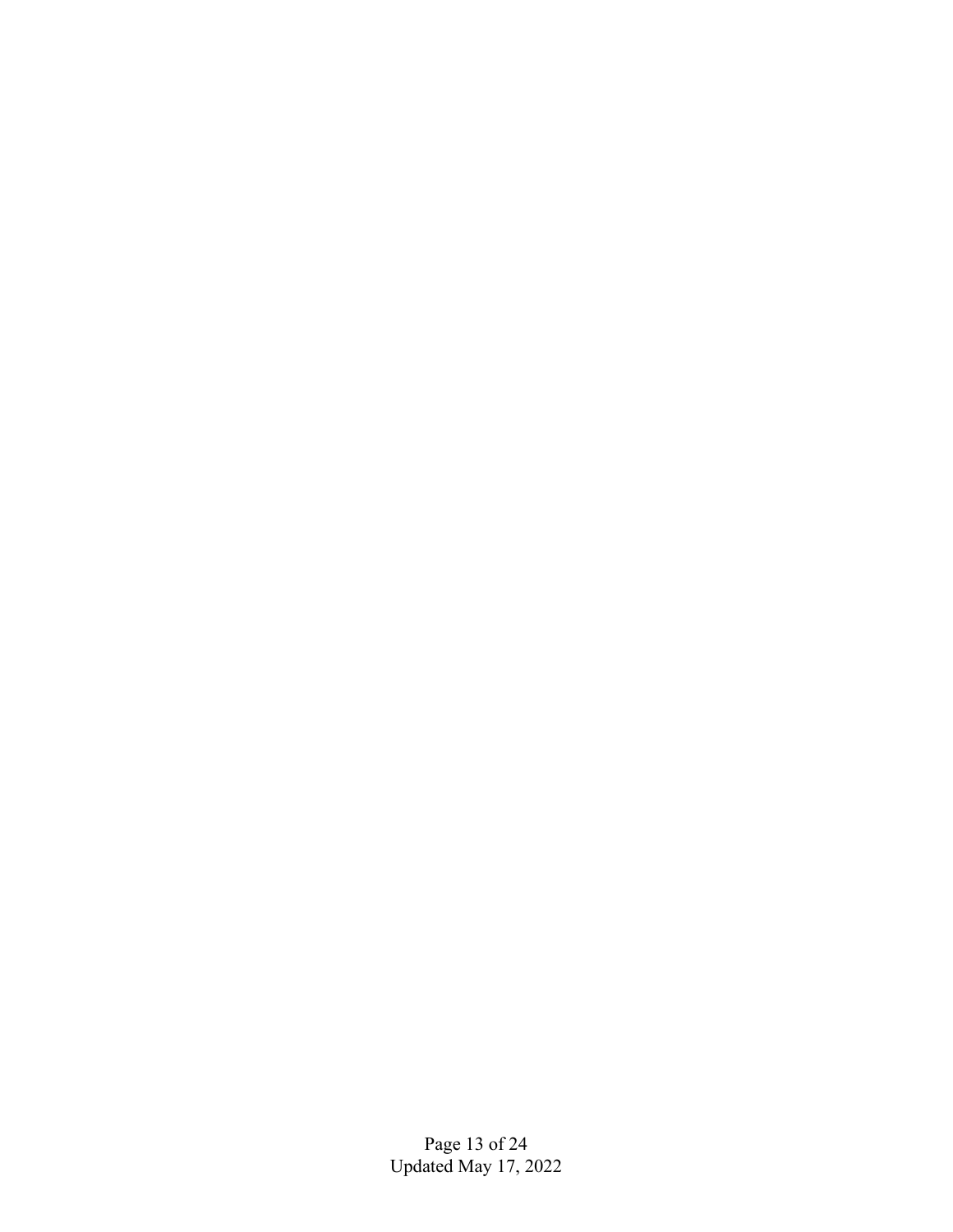#### **Appendix A**

#### **Library Collection Goals for Colfax Public Library**

Wisconsin Public Library Standards define four recommended service targets, representing four levels of effort-basic, moderate, enhanced and excellent. The Colfax Public Library has chosen to strive for the Moderate level in the library collection. Future funding from both Dunn County & the Colfax Municipal will help determine our success in achieving the desired collection level.

| <b>Service Standards</b>     | Colfax | <b>Basic</b> | <b>Moderate</b> | <b>Enhanced</b> | <b>Excellent</b> |
|------------------------------|--------|--------------|-----------------|-----------------|------------------|
| <b>Staff</b>                 | 1.37   | 1.2          | 1.5             | 1.8             | 2.7              |
| Books (print)                | 8,665  | 10,149       | 12,537          | 16,119          | 20,597           |
| <b>Periodical Titles</b>     | 40     | 38           | 47              | 64              | 80               |
| Hours Open/Week              | 29     | 33           | 37              | 44              | 48               |
| Audio Books                  | 337    | 299          | 388             | 537             | 687              |
| Videos/DVD                   | 663    | 358          | 507             | 687             | 1,194            |
| <b>Materials Expenditure</b> | 9,811  | 9,850        | 12,596          | 14,746          | 18,656           |
| <b>Collection Size</b>       | 9,719  | 10,746       | 13,731          | 17,313          | 22,686           |
| Seating for the public       | 25     | 28           | 30              | 32              | 34               |

Wisconsin Public Library Service Standards 2001 ed. (Publication used to rate Wisconsin Public Libraries) Numbers based on "Assigned Service Population" (2,985)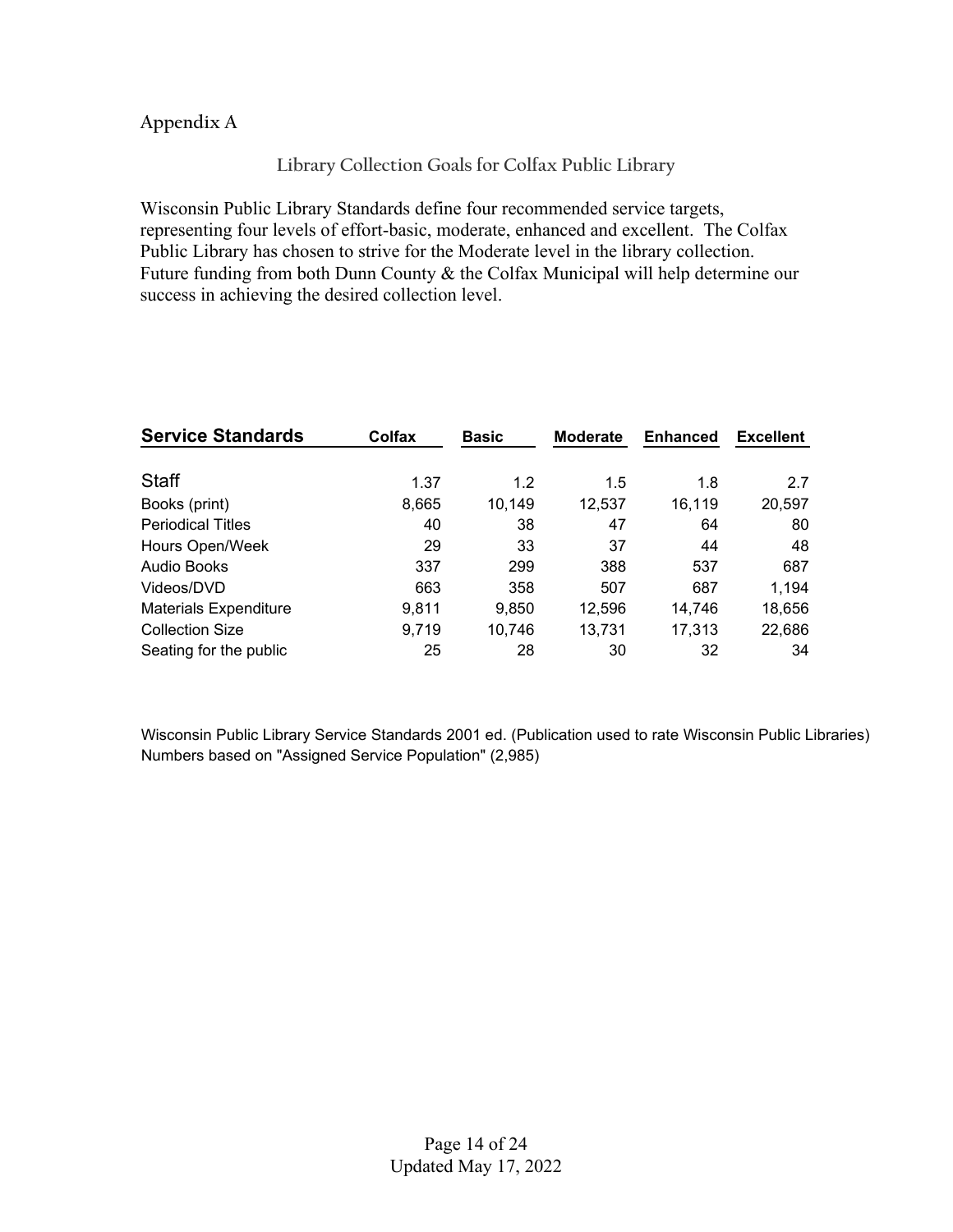# **Appendix B**

# **Library Bill of Right**

The American Library Association affirms that all libraries are forums for information and ideas, and that the following basic policies should guide their services.

- 1. Books and other library resources should be provided for the interest, information, and enlightenment of all people of the community the library serves. Materials should not be excluded because of the origin, background, or views of those contributing to their creation.
- 2. Libraries should provide materials and information presenting all points of view on current and historical issues. Materials should not be proscribed or removed because of partisan or doctrinal disapproval.
- 3. Libraries should challenge censorship in the fulfillment of their responsibility to provide information and enlightenment.
- 4. Libraries should cooperate with all persons and groups concerned with resisting abridgment of free expression and free access to ideas.
- 5. A person's right to use a library should not be denied or abridged because of origin, age, background, or views.
- 6. Libraries, which make exhibit spaces and meeting rooms available to the public they serve, should make such facilities available on an equitable basis, regardless of the beliefs or affiliations of individuals or groups requesting their use.

# *Adopted June 18, 1948. Amended February 2, 1961, June 27, 1967, and January 23, 1980, inclusion of "age reaffirmed January 23, 1996, by the ALA Council*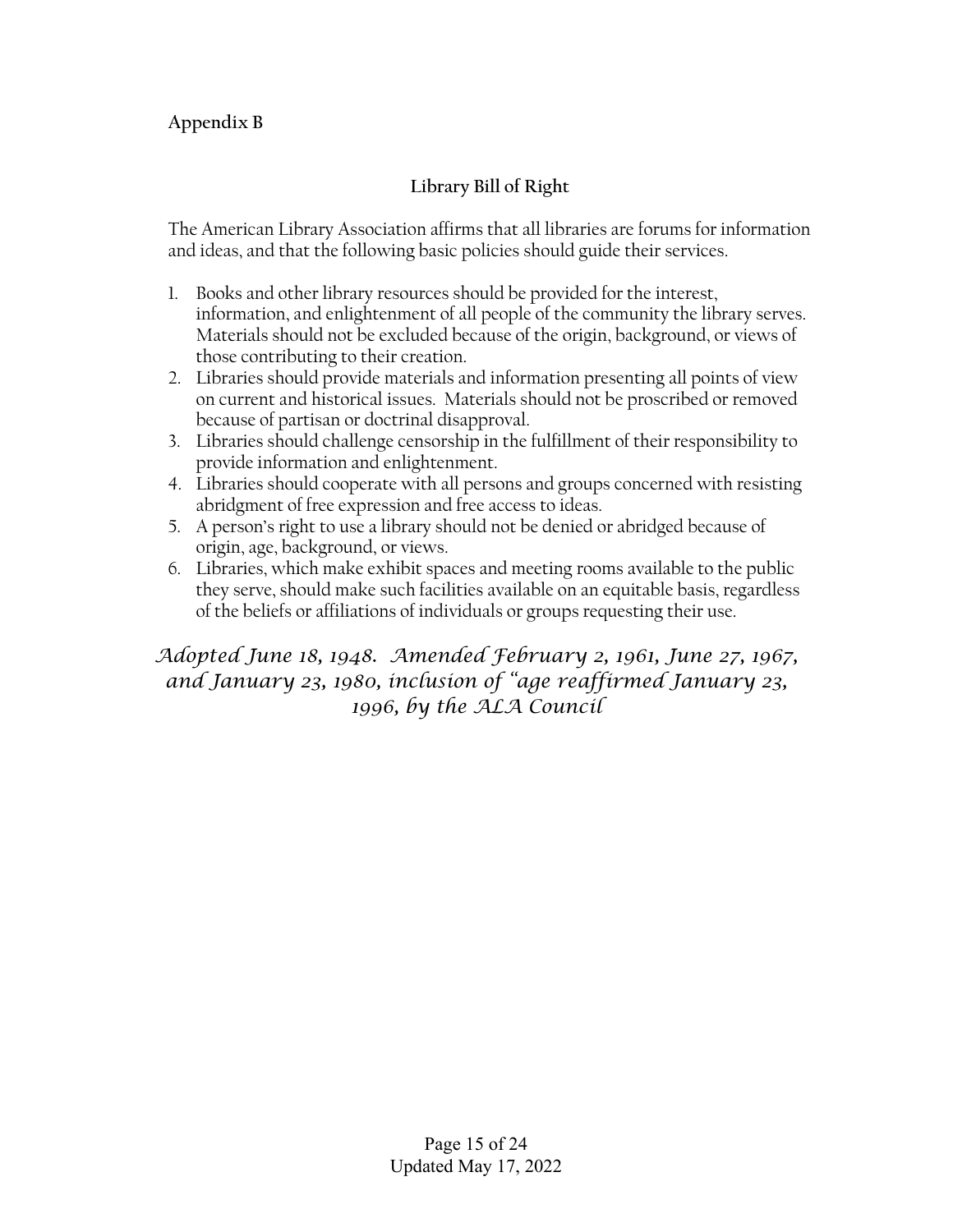#### <span id="page-15-0"></span>**Appendix C**

#### **The Freedom to Read Statement**

<span id="page-15-1"></span>The freedom to read is essential to our democracy. It is continuously under attack. Private groups and public authorities in various parts of the country are working to remove or limit access to reading materials, to censor content in schools, to label "controversial" views, to distribute lists of "objectionable" books or authors, and to purge libraries. These actions apparently rise from a view that our national tradition of free expression is no longer valid; that censorship and suppression are needed to counter threats to safety or national security, as well as to avoid the subversion of politics and the corruption of morals. We, as individuals devoted to reading and as librarians and publishers responsible for disseminating ideas, wish to assert the public interest in the preservation of the freedom to read.

Most attempts at suppression rest on a denial of the fundamental premise of democracy: that the ordinary individual, by exercising critical judgment, will select the good and reject the bad. We trust Americans to recognize propaganda and misinformation, and to make their own decisions about what they read and believe. We do not believe they are prepared to sacrifice their heritage of a free press in order to be "protected" against what others think may be bad for them. We believe they still favor free enterprise in ideas and expression.

These efforts at suppression are related to a larger pattern of pressures being brought against education, the press, art and images, films, broadcast media, and the Internet. The problem is not only one of actual censorship. The shadow of fear cast by these pressures leads, we suspect, to an even larger voluntary curtailment of expression by those who seek to avoid controversy or unwelcome scrutiny by government officials.

Such pressure toward conformity is perhaps natural to a time of accelerated change. And yet suppression is never more dangerous than in such a time of social tension. Freedom has given the United States the elasticity to endure strain. Freedom keeps open the path of novel and creative solutions, and enables change to come by choice. Every silencing of a heresy, every enforcement of an orthodoxy, diminishes the toughness and resilience of our society and leaves it the less able to deal with controversy and difference.

Now as always in our history, reading is among our greatest freedoms. The freedom to read and write is almost the only means for making generally available ideas or manners of expression that can initially command only a small audience. The written word is the natural medium for the new idea and the untried voice from which come the original contributions to social growth. It is essential to the extended discussion that serious thought requires, and to the accumulation of knowledge and ideas into organized collections.

We believe that free communication is essential to the preservation of a free society and a creative culture. We believe that these pressures toward conformity present the danger of limiting the range and variety of inquiry and expression on which our democracy and

> Page 16 of 24 Updated May 17, 2022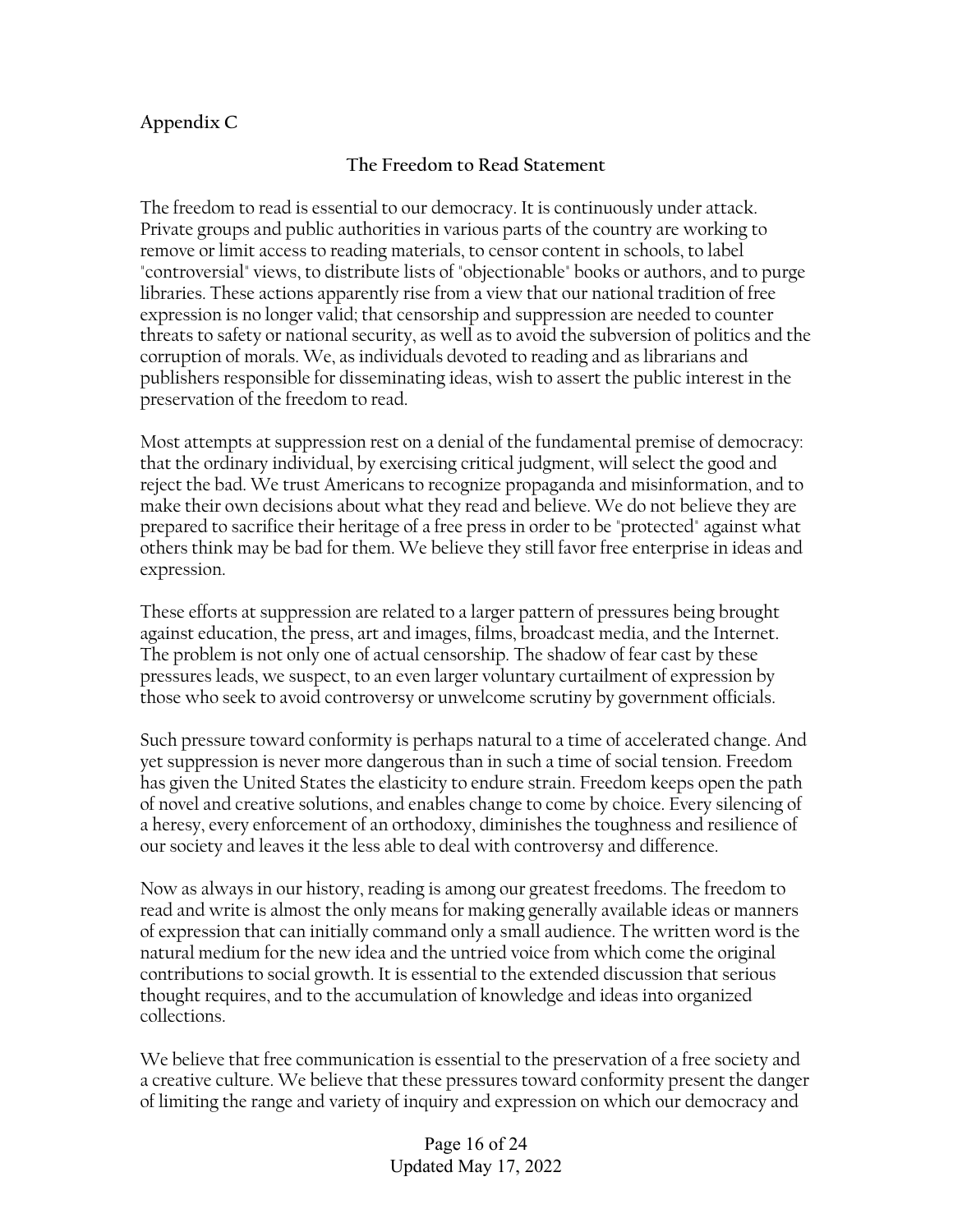our culture depend. We believe that every American community must jealously guard the freedom to publish and to circulate, in order to preserve its own freedom to read. We believe that publishers and librarians have a profound responsibility to give validity to that freedom to read by making it possible for the readers to choose freely from a variety of offerings.

The freedom to read is guaranteed by the Constitution. Those with faith in free people will stand firm on these constitutional guarantees of essential rights and will exercise the responsibilities that accompany these rights.

We therefore affirm these propositions:

1. *It is in the public interest for publishers and librarians to make available the widest diversity of views and expressions, including those that are unorthodox, unpopular, or considered dangerous by the majority.*

Creative thought is by definition new, and what is new is different. The bearer of every new thought is a rebel until that idea is refined and tested. Totalitarian systems attempt to maintain themselves in power by the ruthless suppression of any concept that challenges the established orthodoxy. The power of a democratic system to adapt to change is vastly strengthened by the freedom of its citizens to choose widely from among conflicting opinions offered freely to them. To stifle every nonconformist idea at birth would mark the end of the democratic process. Furthermore, only through the constant activity of weighing and selecting can the democratic mind attain the strength demanded by times like these. We need to know not only what we believe but why we believe it.

2. *Publishers, librarians, and booksellers do not need to endorse every idea or presentation they make available. It would conflict with the public interest for them to establish their own political, moral, or aesthetic views as a standard for determining what should be published or circulated.*

Publishers and librarians serve the educational process by helping to make available knowledge and ideas required for the growth of the mind and the increase of learning. They do not foster education by imposing as mentors the patterns of their own thought. The people should have the freedom to read and consider a broader range of ideas than those that may be held by any single librarian or publisher or government or church. It is wrong that what one can read should be confined to what another thinks proper.

3. *It is contrary to the public interest for publishers or librarians to bar access to writings on the basis of the personal history or political affiliations of the author.*

No art or literature can flourish if it is to be measured by the political views or private lives of its creators. No society of free people can flourish that draws up lists of writers to whom it will not listen, whatever they may have to say.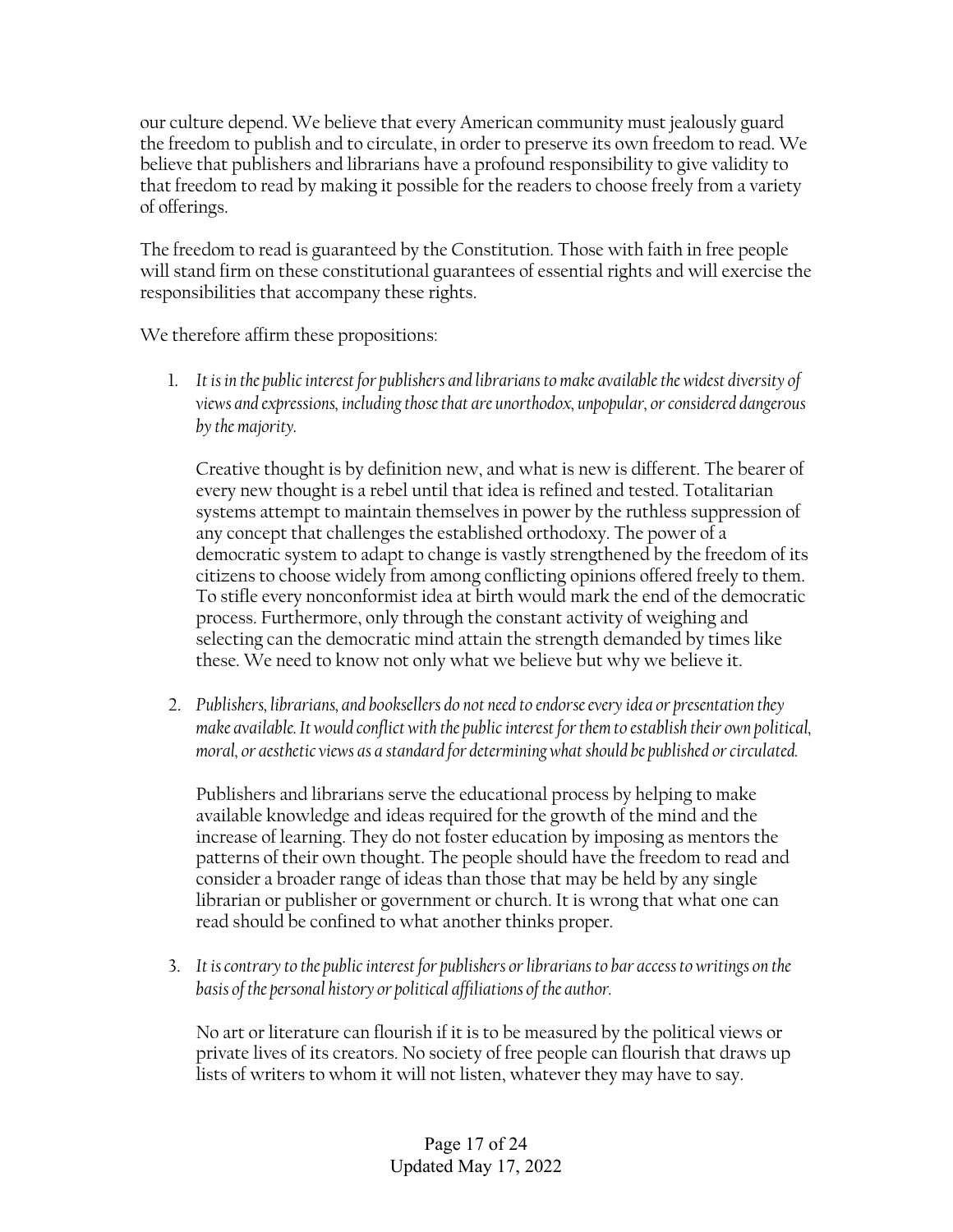4. *There is no place in our society for efforts to coerce the taste of others, to confine adults to the reading matter deemed suitable for adolescents, or to inhibit the efforts of writers to achieve artistic expression.*

To some, much of modern expression is shocking. But is not much of life itself shocking? We cut off literature at the source if we prevent writers from dealing with the stuff of life. Parents and teachers have a responsibility to prepare the young to meet the diversity of experiences in life to which they will be exposed, as they have a responsibility to help them learn to think critically for themselves. These are affirmative responsibilities, not to be discharged simply by preventing them from reading works for which they are not yet prepared. In these matters values differ, and values cannot be legislated; nor can machinery be devised that will suit the demands of one group without limiting the freedom of others.

5. *It is not in the public interest to force a reader to accept the prejudgment of a label characterizing any expression or its author as subversive or dangerous.*

The ideal of labeling presupposes the existence of individuals or groups with wisdom to determine by authority what is good or bad for others. It presupposes that individuals must be directed in making up their minds about the ideas they examine. But Americans do not need others to do their thinking for them.

6. *It is the responsibility of publishers and librarians, as guardians of the people's freedom to read, to contest encroachments upon that freedom by individuals or groups seeking to impose their own standards or tastes upon the community at large; and by the government whenever it seeks to reduce or deny public access to public information.*

It is inevitable in the give and take of the democratic process that the political, the moral, or the aesthetic concepts of an individual or group will occasionally collide with those of another individual or group. In a free society individuals are free to determine for themselves what they wish to read, and each group is free to determine what it will recommend to its freely associated members. But no group has the right to take the law into its own hands, and to impose its own concept of politics or morality upon other members of a democratic society. Freedom is no freedom if it is accorded only to the accepted and the inoffensive. Further, democratic societies are safer, free, and creative when the free flow of public information is not restricted by governmental prerogative or self-censorship.

7. *It is the responsibility of publishers and librarians to give full meaning to the freedom to read by providing books that enrich the quality and diversity of thought and expression. By the exercise of this affirmative responsibility, they can demonstrate that the answer to a "bad" book is a good one, the answer to a "bad" idea is a good one.*

The freedom to read is of little consequence when the reader cannot obtain matter fit for that reader's purpose. What is needed is not only the absence of restraint, but the positive provision of opportunity for the people to read the best

> Page 18 of 24 Updated May 17, 2022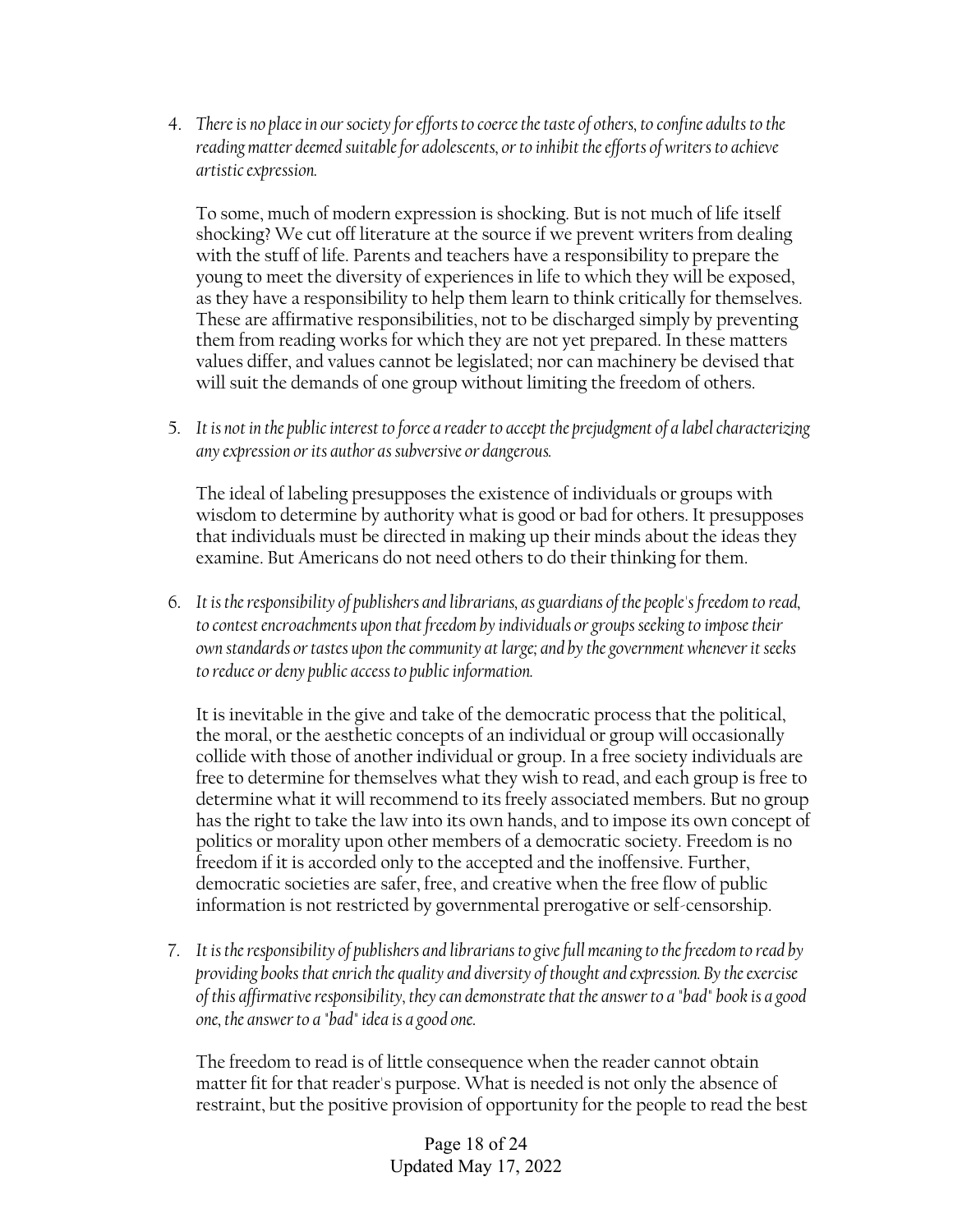that has been thought and said. Books are the major channel by which the intellectual inheritance is handed down, and the principal means of its testing and growth. The defense of the freedom to read requires of all publishers and librarians the utmost of their faculties, and deserves of all Americans the fullest of their support.

We state these propositions neither lightly nor as easy generalizations. We here stake out a lofty claim for the value of the written word. We do so because we believe that it is possessed of enormous variety and usefulness, worthy of cherishing and keeping free. We realize that the application of these propositions may mean the dissemination of ideas and manners of expression that are repugnant to many persons. We do not state these propositions in the comfortable belief that what people read is unimportant. We believe rather that what people read is deeply important; that ideas can be dangerous; but that the suppression of ideas is fatal to a democratic society. Freedom itself is a dangerous way of life, but it is ours.

This statement was originally issued in May of 1953 by the Westchester Conference of the American Library Association and the American Book Publishers Council, which in 1970 consolidated with the American Educational Publishers Institute to become the Association of American Publishers.

Adopted June 25, 1953; revised January 28, 1972, January 16, 1991, July 12, 2000, June 30, 2004, by the ALA Council and the AAP Freedom to Read Committee.

A joint statement by: American Library Association & Association of American Publishers

Subsequently endorsed by:

American Association of University Professors American Booksellers Foundation for Free Expression American Society of Journalists and Authors American Society of Newspaper Editors Anti-Defamation League of B'nai B'rith Association of American University Presses Center for Democracy & Technology Children's Book Council Electronic Frontier Foundation Feminists for Free Expression Freedom to Read Foundation International Reading Association The Media Institute National Coalition Against Censorship National PTA P.E.N. – American Center People for the American Way Student Press Law Center Thomas Jefferson Center for the Protection of Free Expression

> Page 19 of 24 Updated May 17, 2022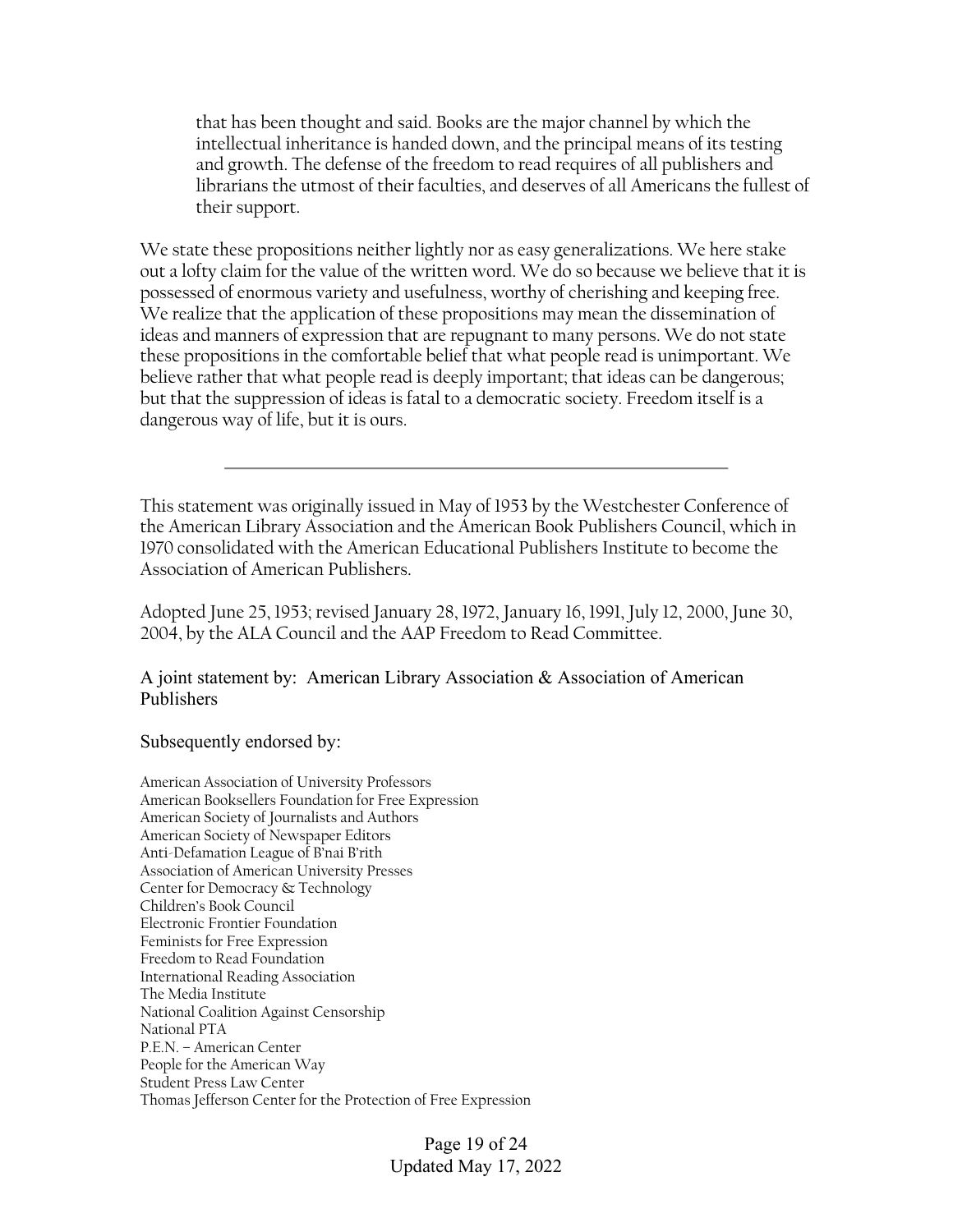### <span id="page-19-0"></span>**Appendix D**

#### **Freedom to View Statement**

The **FREEDOM TO VIEW**, along with the freedom to speak, to hear, and to read, is protected by the **[First Amendment to the Constitution of the United States](http://www.ala.org/ala/oif/firstamendment/firstamendment.htm)**. In a free society, there is no place for censorship of any medium of expression. Therefore these principles are affirmed:

To provide the broadest access to film, video, and other audiovisual materials because they are a means for the communication of ideas. Liberty of circulation is essential to insure the constitutional guarantees of freedom of expression.

To protect the confidentiality of all individuals and institutions using film, video, and other audiovisual materials.

To provide film, video, and other audiovisual materials which represent a diversity of views and expression. Selection of a work does not constitute or imply agreement with or approval of the content.

To provide a diversity of viewpoints without the constraint of labeling or prejudging film, video, or other audiovisual materials on the basis of the moral, religious, or political beliefs of the producer or filmmaker or on the basis of controversial content.

To contest vigorously, by all lawful means, every encroachment upon the public's freedom to view.

This statement was originally drafted by the Freedom to View Committee of the American Film and Video Association (formerly the Educational Film Library Association) and was adopted by the AFVA Board of Directors in February 1979. This statement was updated and approved by the AFVA Board of Directors in 1989. **Endorsed by the ALA Council January 10, 1990**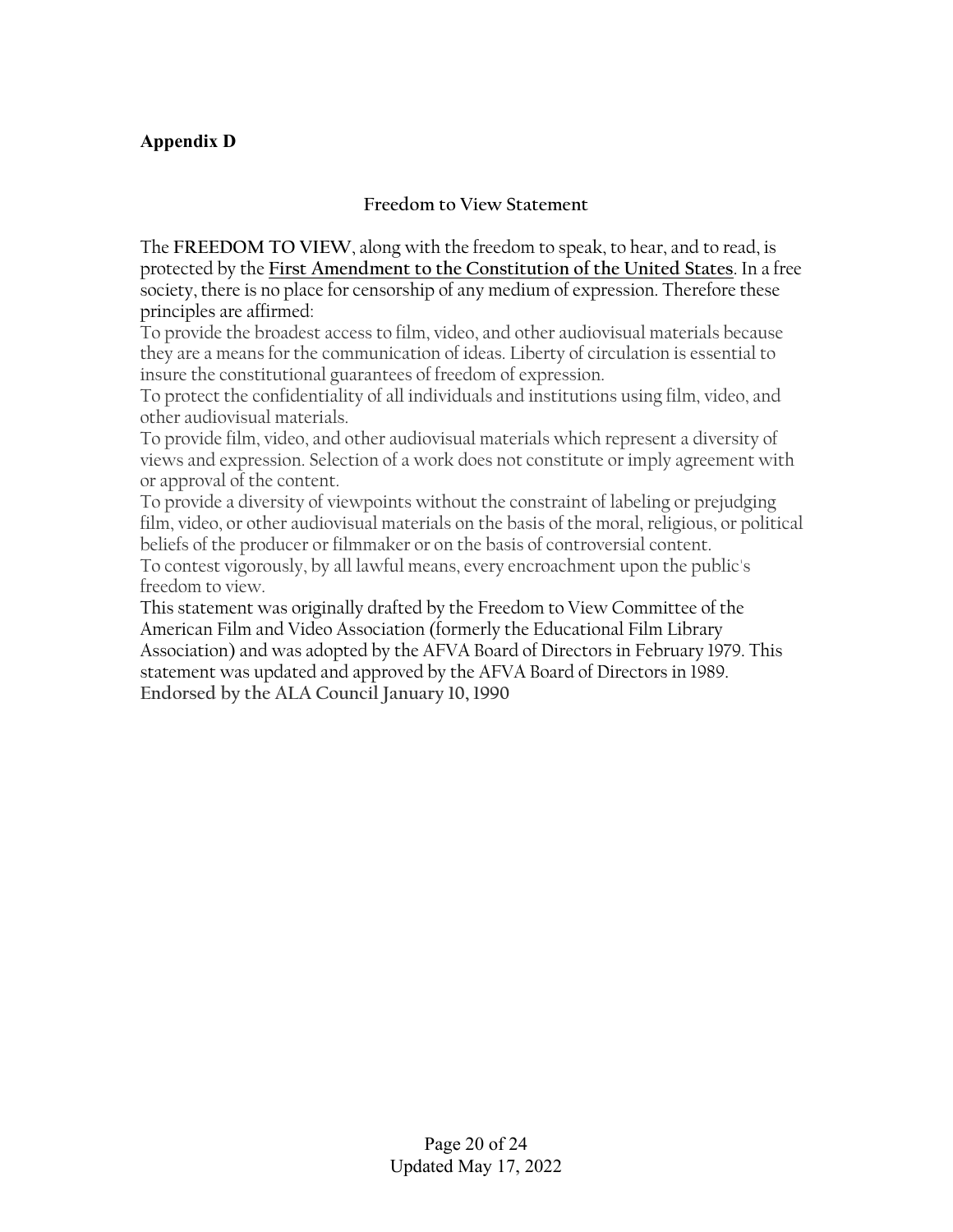#### **Appendix E**

#### **Displays and Exhibits Policy**

As an educational and cultural institution, the Colfax Public Library welcomes exhibits and displays of interest, information and enlightenment to the community. Displays of handiwork, historical material, nature study, or any other material deemed of general interest may be exhibited. The director shall accept or reject material offered for display based on its suitability and availability.

The Library assumes no responsibility for the preservation or protection, and no liability for possible damage or theft of any item displayed or exhibited. All items placed in the Library are there at the owner's risk.

Areas available to the public for displays and exhibits are the glass exhibit case, the meeting room, and the general bulletin board. A release must be signed by the exhibitor before any artifact can be placed in the library. An example of the release follows:

*Colfax Public Library Display and Exhibit Release* 

*I, the undersigned, hereby lend the following works of art or other material to the Colfax Public Library for exhibit purposes only. In consideration of the privilege of exhibiting them in the Library, I hereby release said Library from responsibility for loss, damage, or destruction while they are in the possession of the Library.* 

| Exhibition to be held in the    |  |
|---------------------------------|--|
| During                          |  |
| Description of materials loaned |  |

\_\_\_\_\_\_\_\_\_\_\_\_\_\_\_\_\_\_\_\_\_\_\_\_\_\_\_\_\_\_\_\_\_\_\_\_\_\_\_\_\_\_\_\_\_\_\_\_\_\_\_\_\_\_\_\_\_\_\_\_\_\_\_\_\_\_\_\_\_\_\_\_\_\_\_

| Signature_ |                                          |
|------------|------------------------------------------|
| Address    | $T_{\mathcal{O}} _{\mathcal{O}}$<br>none |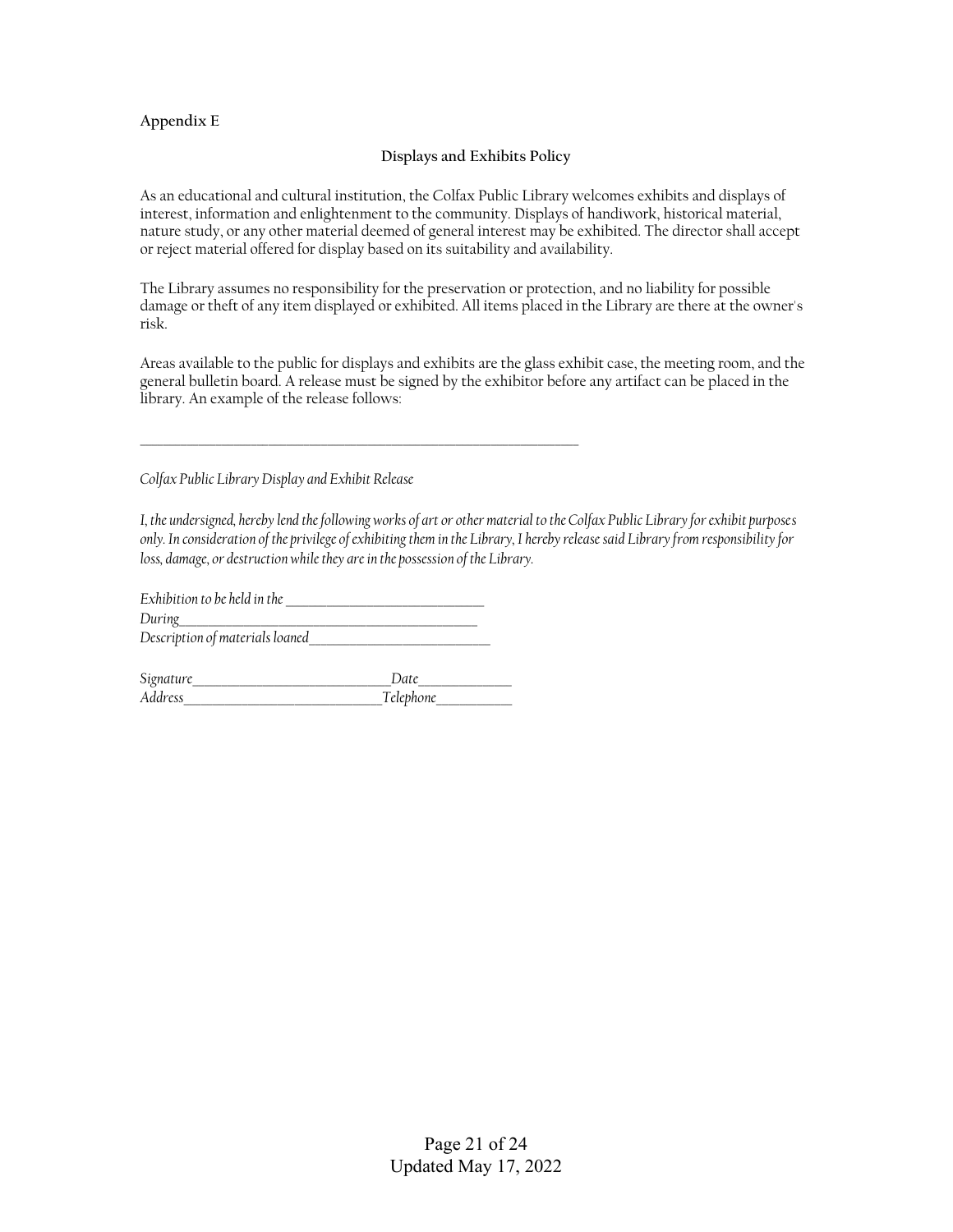### <span id="page-21-0"></span>**AMERICAN LIBRARY ASSOCIATION CODE OF ETHICS**

#### **Introduction**

As members of the American Library Association, we recognize the importance of codifying and making known to the profession and to the general public the ethical principles that guide the work of librarians, other professionals providing information services, library trustees and library staffs.

Ethical dilemmas occur when values are in conflict. The American Library Association Code of Ethics states the values to which we are committed, and embodies the ethical responsibilities of the profession in this changing information environment.

We significantly influence or control the selection, organization, preservation, and dissemination of information. In a political system grounded in an informed citizenry we are members of a profession explicitly committed to intellectual freedom and the freedom of access to information. We have a special obligation to ensure the free flow of information and ideas to present and future generations.

The principles of this Code are expressed in broad statements to guide ethical decisionmaking. These statements provide a framework; they cannot and do not dictate conduct to

cover particular situations.

### **Code of Ethics, 1995**

I. We provide the highest level of service to all library users through appropriate and usefully organized resources; equitable service policies; equitable access; and accurate, unbiased, and

courteous responses to all requests.

II. We uphold the principles of intellectual freedom and resist all efforts to censor library resources.

III. We protect each library user's right to privacy and confidentiality with respect to information sought or received and resources consulted, borrowed, acquired or transmitted.

IV. We recognize and respect intellectual property rights.

V. We treat co-workers and other colleagues with respect, fairness and good faith, and advocate conditions of employment that safeguard the rights and welfare of all employees of our

institutions.

VI. We do not advance private interests at the expense of library users, colleagues, or our employing institutions.

VII. We distinguish between our personal convictions and professional duties and do not allow our personal beliefs to interfere with fair representation of the aims of our institutions or the provision

> Page 22 of 24 Updated May 17, 2022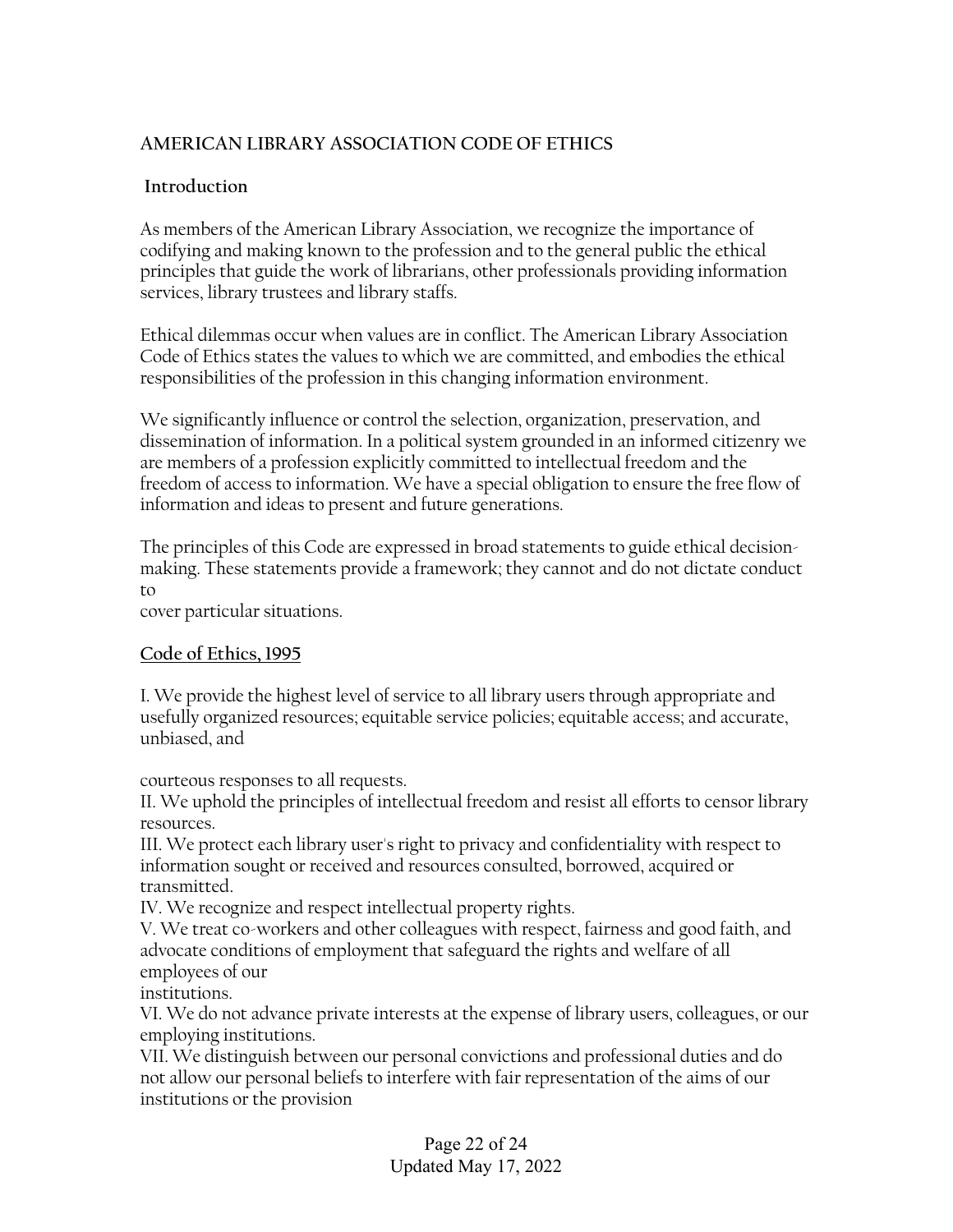of access to their information resources.

VIII. We strive for excellence in the profession by maintaining and enhancing our own knowledge and skills, by encouraging the professional development of co-workers, and by fostering the

aspirations of potential members of the profession.

**Adopted by the ALA Council June 28, 1995 1**